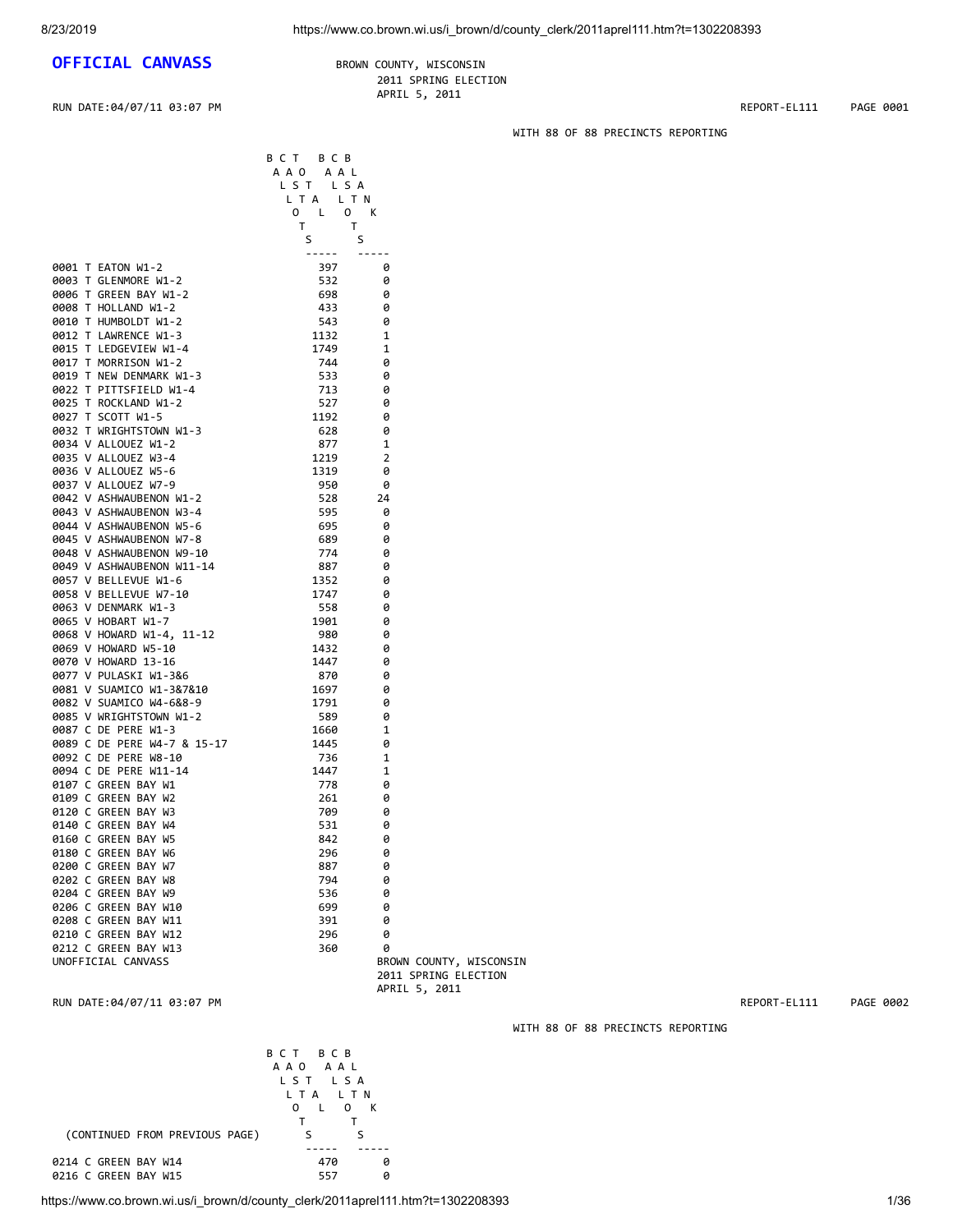0218 C GREEN BAY W16 609 609 0

| 0226 C GREEN BAY W20<br>0228 C GREEN BAY W21 | 317<br>444                           | 0<br>0                  |                                   |           |
|----------------------------------------------|--------------------------------------|-------------------------|-----------------------------------|-----------|
| 0230 C GREEN BAY W22                         | 257                                  | 0                       |                                   |           |
| 0232 C GREEN BAY W23<br>0234 C GREEN BAY W24 | 313<br>281                           | 0<br>0                  |                                   |           |
| 0236 C GREEN BAY W25                         | 207                                  | 0                       |                                   |           |
| 0238 C GREEN BAY W26                         | 183                                  | 0                       |                                   |           |
| 0240 C GREEN BAY W27                         | 321                                  | 0                       |                                   |           |
| 0242 C GREEN BAY W28                         | 735                                  | 0                       |                                   |           |
| 0244 C GREEN BAY W29<br>0246 C GREEN BAY W30 | 467<br>622                           | 0<br>0                  |                                   |           |
| 0248 C GREEN BAY W31                         | 256                                  | 0                       |                                   |           |
| 0250 C GREEN BAY W32                         | 744                                  | 0                       |                                   |           |
| 0252 C GREEN BAY W33                         | 742                                  | 0                       |                                   |           |
| 0254 C GREEN BAY W34                         | 433                                  | 0                       |                                   |           |
| 0256 C GREEN BAY W35                         | 362                                  | 0                       |                                   |           |
| 0258 C GREEN BAY W36<br>0260 C GREEN BAY W37 | 255<br>334                           | 0<br>0                  |                                   |           |
| 0262 C GREEN BAY W38                         | 487                                  | 0                       |                                   |           |
| 0264 C GREEN BAY W39                         | 308                                  | 0                       |                                   |           |
| 0266 C GREEN BAY W40                         | 311                                  | 0                       |                                   |           |
| 0268 C GREEN BAY W41                         | 489                                  | 0                       |                                   |           |
| 0270 C GREEN BAY W42                         | 620                                  | 0<br>0                  |                                   |           |
| 0272 C GREEN BAY W43<br>0274 C GREEN BAY W44 | 678<br>586                           | 0                       |                                   |           |
| 0276 C GREEN BAY W45                         | 527                                  | 0                       |                                   |           |
| 0278 C GREEN BAY W46                         | 706                                  | 0                       |                                   |           |
| 0280 C GREEN BAY W47                         | 332                                  | 0                       |                                   |           |
| 0282 C GREEN BAY W48                         | 810                                  | 0                       |                                   |           |
| 0284 C GREEN BAY W49<br>0286 C GREEN BAY W50 | 661<br>11                            | 0<br>0                  |                                   |           |
| VOTE TOTAL                                   | 61480                                | 32                      |                                   |           |
| CANDIDATE TOTALS                             | 61480                                | 32                      |                                   |           |
| UNOFFICIAL CANVASS                           |                                      | BROWN COUNTY, WISCONSIN |                                   |           |
|                                              |                                      | 2011 SPRING ELECTION    |                                   |           |
| RUN DATE: 04/07/11 03:07 PM                  |                                      | APRIL 5, 2011           |                                   | PAGE 0003 |
|                                              |                                      |                         | REPORT-EL111                      |           |
| JUSTICE OF THE SUPREME COURT                 |                                      |                         | WITH 88 OF 88 PRECINCTS REPORTING |           |
| Vote for not more than 1                     |                                      |                         |                                   |           |
| D T P                                        |                                      |                         |                                   |           |
| A . R                                        | JFK                                  |                         |                                   |           |
| V<br>S<br>Ι.                                 | $0 \quad 0 \quad L$<br>A<br>$\Omega$ |                         |                                   |           |
| D                                            | S.<br>N<br>P                         | W                       |                                   |           |
|                                              | E.<br>N<br>P                         | R                       |                                   |           |
|                                              | E<br>E<br>R                          | Ι.                      |                                   |           |
|                                              | $\overline{\phantom{a}}$             | N<br>T                  |                                   |           |
|                                              | J                                    | E<br>В                  |                                   |           |
|                                              |                                      | U                       |                                   |           |
|                                              |                                      |                         |                                   |           |
|                                              | R                                    | Ι.<br>R<br>G<br>N       |                                   |           |

|  |                           | (NON) | (NON) |                |
|--|---------------------------|-------|-------|----------------|
|  |                           |       |       |                |
|  | 0001 T EATON W1-2         | 220   | 176   | 0              |
|  | 0003 T GLENMORE W1-2      | 348   | 167   | 0              |
|  | 0006 T GREEN BAY W1-2     | 415   | 263   | ø              |
|  | 0008 T HOLLAND W1-2       | 296 — | 131   | $\mathbf{1}$   |
|  | 0010 T HUMBOLDT W1-2      | 322   | 195   | $\mathbf{1}$   |
|  | 0012 T LAWRENCE W1-3      | 737   | 386   | $\overline{2}$ |
|  | 0015 T LEDGEVIEW W1-4     | 1121  | 615   | $\mathbf{1}$   |
|  | 0017 T MORRISON W1-2      | 551   | 174   | 0              |
|  | 0019 T NEW DENMARK W1-3   | 304   | 213   | 1              |
|  | 0022 T PITTSFIELD W1-4    | 417   | 294   | 0              |
|  | 0025 T ROCKLAND W1-2      | 345   | 175   | $\mathbf{1}$   |
|  | 0027 T SCOTT W1-5         | 629   | 547   | 4              |
|  | 0032 T WRIGHTSTOWN W1-3   | 394   | 225   | 0              |
|  | 0034 V ALLOUEZ W1-2       | 369   | 497   | $\overline{2}$ |
|  | 0035 V ALLOUEZ W3-4       | 599   | 603   | $\mathbf{1}$   |
|  | 0036 V ALLOUEZ W5-6       | 761   | 550   | $\overline{2}$ |
|  | 0037 V ALLOUEZ W7-9       | 524   | 416   | $\overline{2}$ |
|  | 0042 V ASHWAUBENON W1-2   | 245   | 248   | 3              |
|  | 0043 V ASHWAUBENON W3-4   | 304   | 284   | $\mathbf{1}$   |
|  | 0044 V ASHWAUBENON W5-6   | 378   | 313   | $\overline{2}$ |
|  | 0045 V ASHWAUBENON W7-8   | 405   | 282   | $\mathbf{1}$   |
|  | 0048 V ASHWAUBENON W9-10  | 416   | 351   | $\overline{2}$ |
|  | 0049 V ASHWAUBENON W11-14 | 512   | 369   | 0              |
|  | 0057 V BELLEVUE W1-6      | 718   | 616   | 3              |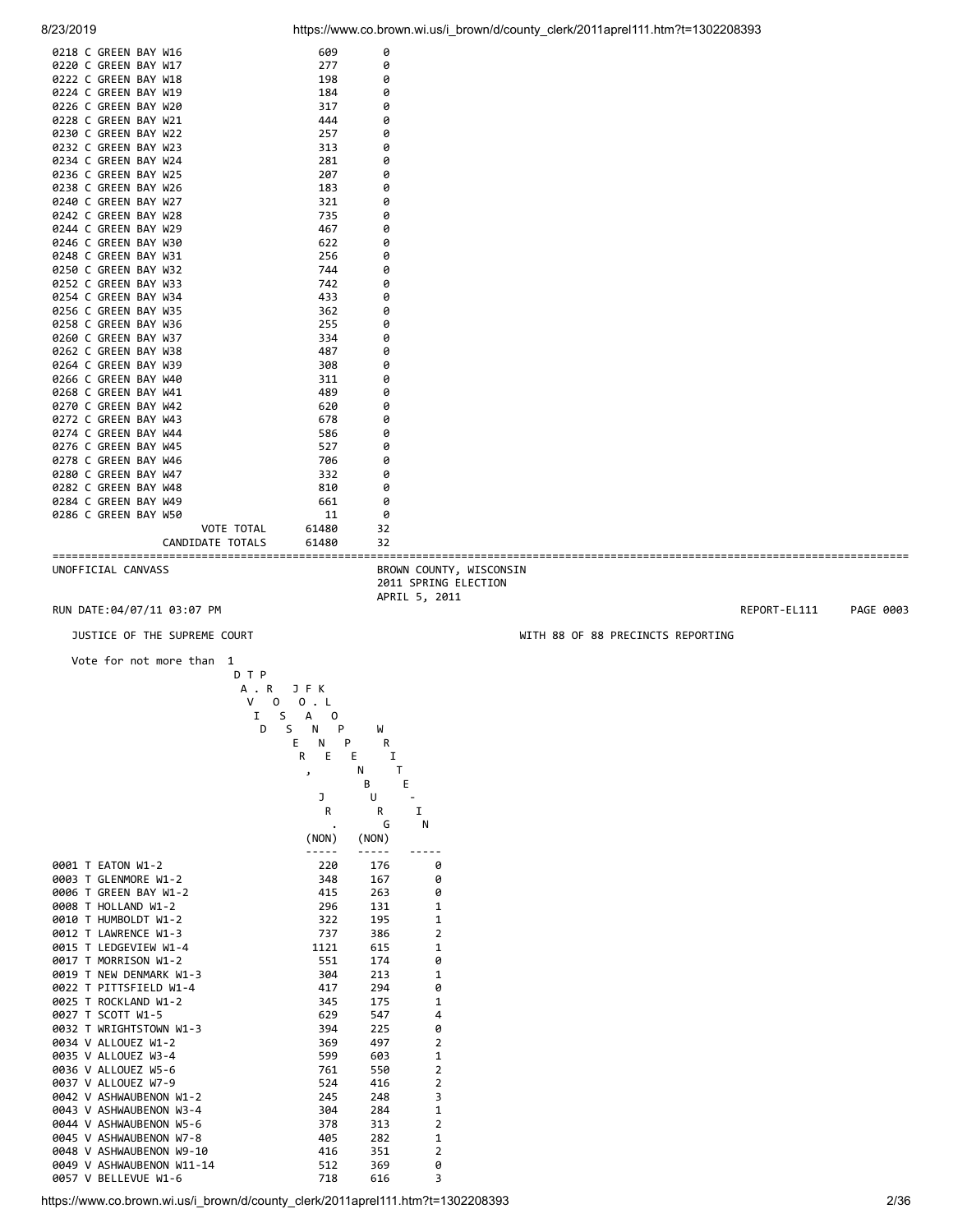| 0058 V BELLEVUE W7-10                                               | 1031  | 710                                                                                                                                                                                                                             | 1                       |
|---------------------------------------------------------------------|-------|---------------------------------------------------------------------------------------------------------------------------------------------------------------------------------------------------------------------------------|-------------------------|
| 0063 V DENMARK W1-3<br>0065 V HOBART W1-7                           | 294   | 245                                                                                                                                                                                                                             | 0                       |
|                                                                     | 1238  | 642                                                                                                                                                                                                                             | $\overline{2}$          |
| 0068 V HOWARD W1-4, 11-12                                           | 536 7 | 435 — 13                                                                                                                                                                                                                        | $\overline{2}$          |
| 0069 V HOWARD W5-10<br>0070 V HOWARD 13-16<br>0077 V PULASKI W1-3&6 | 817   | 601 — 10                                                                                                                                                                                                                        | $\overline{2}$          |
|                                                                     | 810   | 630 — 10                                                                                                                                                                                                                        | 3                       |
|                                                                     | 489   | 358 35                                                                                                                                                                                                                          | 0                       |
| 0081 V SUAMICO W1-3&7&10                                            | 1118  | 551                                                                                                                                                                                                                             | $\overline{2}$          |
| 0082 V SUAMICO W4-6&8-9                                             | 1011  | 743 — 1                                                                                                                                                                                                                         | $\mathbf{1}$            |
| 0085 V WRIGHTSTOWN W1-2                                             | 368 — | 217                                                                                                                                                                                                                             | 0                       |
| 0087 C DE PERE W1-3                                                 | 875   | 772                                                                                                                                                                                                                             | $\mathbf{1}$            |
| 0089 C DE PERE W4-7 & 15-17                                         | 756 — | 682 — 10                                                                                                                                                                                                                        | 4                       |
| 0092 C DE PERE W8-10                                                | 345   |                                                                                                                                                                                                                                 | $\mathbf{1}$            |
| 0094 C DE PERE W11-14                                               | 804   |                                                                                                                                                                                                                                 | $\overline{2}$          |
| 0107 C GREEN BAY W1                                                 | 395   | 376 — 1                                                                                                                                                                                                                         | $\mathbf{1}$            |
| 0109 C GREEN BAY W2                                                 | 78    | 183 — 183                                                                                                                                                                                                                       | 0                       |
| 0120 C GREEN BAY W3                                                 | 406 — | 294 — 294 — 295 — 295 — 295 — 205 — 205 — 205 — 205 — 205 — 205 — 205 — 205 — 205 — 205 — 205 — 205 — 205 — 205 — 205 — 205 — 205 — 205 — 205 — 205 — 205 — 205 — 205 — 205 — 205 — 205 — 205 — 205 — 205 — 205 — 205 — 205 — 2 | 0                       |
| 0140 C GREEN BAY W4                                                 | 253   | 270                                                                                                                                                                                                                             | $\mathbf{1}$            |
| 0160 C GREEN BAY W5                                                 | 437   |                                                                                                                                                                                                                                 | $\overline{2}$          |
| 0180 C GREEN BAY W6                                                 | 118   | 171                                                                                                                                                                                                                             | $\mathbf{1}$            |
| UNOFFICIAL CANVASS                                                  |       |                                                                                                                                                                                                                                 | BROWN COUNTY, WISCONSIN |
|                                                                     |       |                                                                                                                                                                                                                                 | 2011 SPRING ELECTION    |
|                                                                     |       | APRIL 5, 2011                                                                                                                                                                                                                   |                         |

RUN DATE:04/07/11 03:07 PM REPORT-EL111 PAGE 0004

JUSTICE OF THE SUPREME COURT WITH 88 OF 88 PRECINCTS REPORTING

 Vote for not more than 1 D T P A . R J F K V O O . L

| Ι                              | S<br>А<br>0 |        |                |
|--------------------------------|-------------|--------|----------------|
| D                              | S<br>P<br>Ν | W      |                |
|                                | E<br>N      | P<br>R |                |
|                                | R<br>E      | E<br>I |                |
|                                | J           | т<br>Ν |                |
|                                |             | В      | E              |
|                                | J           | U      |                |
|                                | R           | R      | I              |
|                                |             | G      | N              |
|                                |             |        |                |
| (CONTINUED FROM PREVIOUS PAGE) | (NON)       | (NON)  |                |
|                                | -----       | -----  |                |
| 0200 C GREEN BAY W7            | 472         | 404    | 2              |
| 0202 C GREEN BAY W8            | 399         | 380    | 5              |
| 0204 C GREEN BAY W9            | 293         | 235    | 0              |
| 0206 C GREEN BAY W10           | 319         | 365    | 0              |
| 0208 C GREEN BAY W11           | 195         | 187    | 1              |
| 0210 C GREEN BAY W12           | 137         | 149    | 0              |
| 0212 C GREEN BAY W13           | 192         | 162    | 1              |
| 0214 C GREEN BAY W14           | 224         | 239    | 0              |
| 0216 C GREEN BAY W15           | 245         | 301    | 1              |
| 0218 C GREEN BAY W16           | 229         | 373    | 1              |
| 0220 C GREEN BAY W17           | 120         | 149    | 1              |
| 0222 C GREEN BAY W18           | 62          | 130    | 0              |
| 0224 C GREEN BAY W19           | 74          | 102    | 1              |
| 0226 C GREEN BAY W20           | 133         | 174    | 1              |
| 0228 C GREEN BAY W21           | 220         | 214    | 1              |
| 0230 C GREEN BAY W22           | 132         | 125    | 0              |
| 0232 C GREEN BAY W23           | 156         | 146    | 1              |
| 0234 C GREEN BAY W24           | 123         | 151    | 1              |
| 0236 C GREEN BAY W25           | 102         | 98     | 1              |
| 0238 C GREEN BAY W26           | 65          | 112    | 0              |
| 0240 C GREEN BAY W27           | 134         | 176    | 0              |
| 0242 C GREEN BAY W28           | 328         |        | 1              |
|                                |             | 392    |                |
| 0244 C GREEN BAY W29           | 214         | 245    | 3              |
| 0246 C GREEN BAY W30           | 281         | 324    | 1              |
| 0248 C GREEN BAY W31           | 122         | 129    | 0              |
| 0250 C GREEN BAY W32           | 343         | 392    | 1              |
| 0252 C GREEN BAY W33           | 340         | 389    | 1              |
| 0254 C GREEN BAY W34           | 216         | 208    | $\overline{2}$ |
| 0256 C GREEN BAY W35           | 183         | 167    | 4              |
| 0258 C GREEN BAY W36           | 117         | 125    | 0              |
| 0260 C GREEN BAY W37           | 114         | 213    | 0              |
| 0262 C GREEN BAY W38           | 239         | 235    | $\overline{2}$ |
| 0264 C GREEN BAY W39           | 157         | 137    | 0              |
| 0266 C GREEN BAY W40           | 164         | 140    | 1              |
| 0268 C GREEN BAY W41           | 242         | 226    | 1              |
| 0270 C GREEN BAY W42           | 325         | 285    | 1              |
| 0272 C GREEN BAY W43           | 386         | 284    | 2              |
| 0274 C GREEN BAY W44           | 304         | 272    | 0              |
| 0276 C GREEN BAY W45           | 266         | 245    | 4              |
| 0278 C GREEN BAY W46           | 386         | 311    | 1              |
| 0280 C GREEN BAY W47           | 134         | 193    | $\overline{2}$ |
| 0282 C GREEN BAY W48           | 518         | 286    | 0              |
|                                |             |        |                |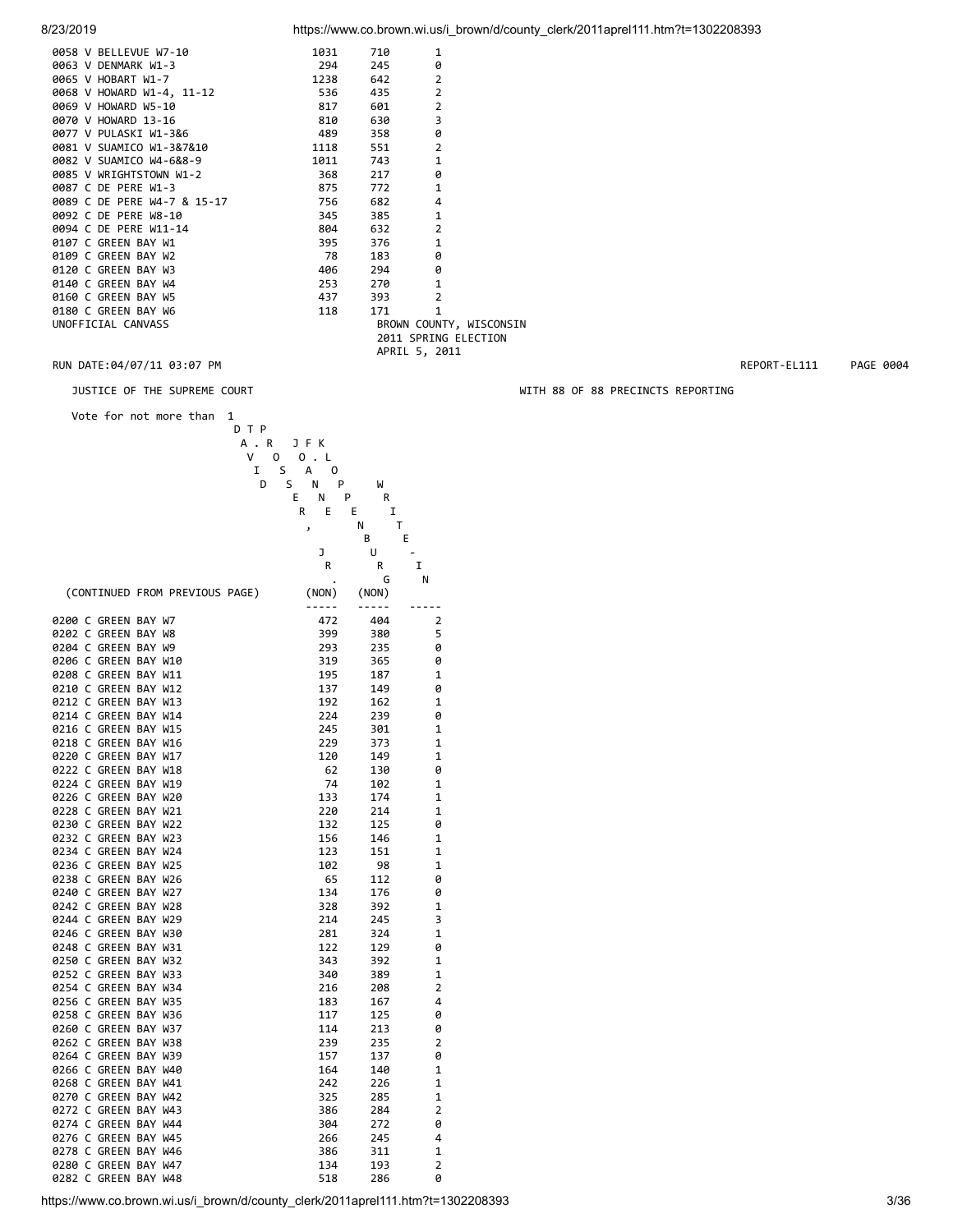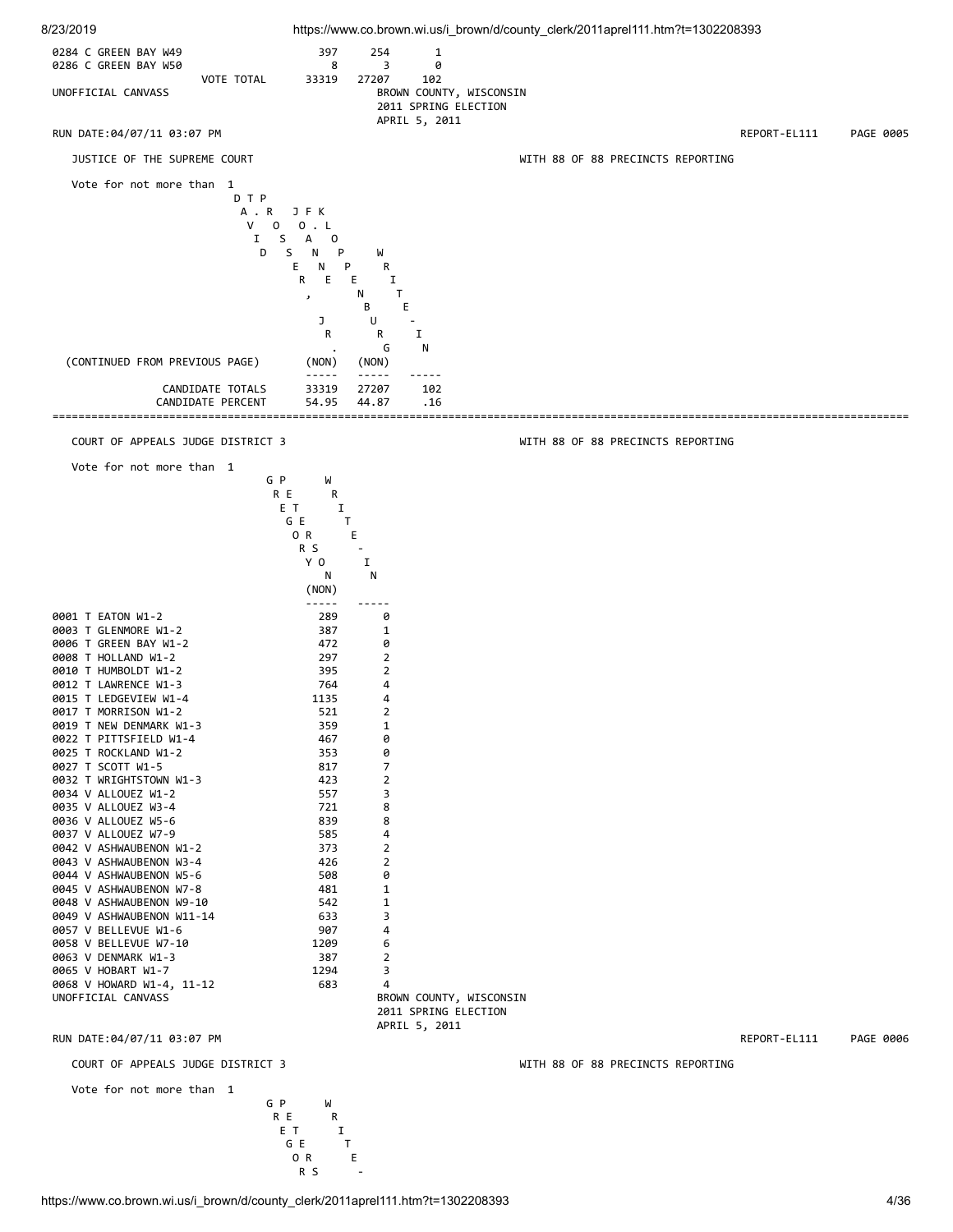|                                                                                                                             | Y O                                                                                                                                                                                                                                                                                                                                                                                          | I                                                                                                                                                                                                                                                                                                                                                                                            |                         |
|-----------------------------------------------------------------------------------------------------------------------------|----------------------------------------------------------------------------------------------------------------------------------------------------------------------------------------------------------------------------------------------------------------------------------------------------------------------------------------------------------------------------------------------|----------------------------------------------------------------------------------------------------------------------------------------------------------------------------------------------------------------------------------------------------------------------------------------------------------------------------------------------------------------------------------------------|-------------------------|
|                                                                                                                             | <b>N</b>                                                                                                                                                                                                                                                                                                                                                                                     | N                                                                                                                                                                                                                                                                                                                                                                                            |                         |
| (CONTINUED FROM PREVIOUS PAGE)                                                                                              | (NON)                                                                                                                                                                                                                                                                                                                                                                                        |                                                                                                                                                                                                                                                                                                                                                                                              |                         |
|                                                                                                                             | $\frac{1}{2} \frac{1}{2} \frac{1}{2} \frac{1}{2} \frac{1}{2} \frac{1}{2} \frac{1}{2} \frac{1}{2} \frac{1}{2} \frac{1}{2} \frac{1}{2} \frac{1}{2} \frac{1}{2} \frac{1}{2} \frac{1}{2} \frac{1}{2} \frac{1}{2} \frac{1}{2} \frac{1}{2} \frac{1}{2} \frac{1}{2} \frac{1}{2} \frac{1}{2} \frac{1}{2} \frac{1}{2} \frac{1}{2} \frac{1}{2} \frac{1}{2} \frac{1}{2} \frac{1}{2} \frac{1}{2} \frac{$ | $\frac{1}{2} \frac{1}{2} \frac{1}{2} \frac{1}{2} \frac{1}{2} \frac{1}{2} \frac{1}{2} \frac{1}{2} \frac{1}{2} \frac{1}{2} \frac{1}{2} \frac{1}{2} \frac{1}{2} \frac{1}{2} \frac{1}{2} \frac{1}{2} \frac{1}{2} \frac{1}{2} \frac{1}{2} \frac{1}{2} \frac{1}{2} \frac{1}{2} \frac{1}{2} \frac{1}{2} \frac{1}{2} \frac{1}{2} \frac{1}{2} \frac{1}{2} \frac{1}{2} \frac{1}{2} \frac{1}{2} \frac{$ |                         |
| 0069 V HOWARD W5-10                                                                                                         | 960                                                                                                                                                                                                                                                                                                                                                                                          | - 5                                                                                                                                                                                                                                                                                                                                                                                          |                         |
| 0070 V HOWARD 13-16                                                                                                         | 990                                                                                                                                                                                                                                                                                                                                                                                          | 11                                                                                                                                                                                                                                                                                                                                                                                           |                         |
| 0077 V PULASKI W1-3&6                                                                                                       | 584                                                                                                                                                                                                                                                                                                                                                                                          | $\overline{4}$                                                                                                                                                                                                                                                                                                                                                                               |                         |
| <b>0081 V SUAMICO W1-3&amp;7&amp;10<br/>0082 V SUAMICO W4-6&amp;8-9<br/>0085 V WRIGHTSTOWN W1-2<br/>0087 C DE PERE W1-3</b> | 1109                                                                                                                                                                                                                                                                                                                                                                                         | $\overline{4}$                                                                                                                                                                                                                                                                                                                                                                               |                         |
|                                                                                                                             | 1180                                                                                                                                                                                                                                                                                                                                                                                         | 9                                                                                                                                                                                                                                                                                                                                                                                            |                         |
|                                                                                                                             | 425                                                                                                                                                                                                                                                                                                                                                                                          | 1                                                                                                                                                                                                                                                                                                                                                                                            |                         |
|                                                                                                                             | 1104                                                                                                                                                                                                                                                                                                                                                                                         | 6                                                                                                                                                                                                                                                                                                                                                                                            |                         |
| 0089 C DE PERE W4-7 & 15-17<br>0092 C DE PERE W8-10                                                                         | 976                                                                                                                                                                                                                                                                                                                                                                                          | 9                                                                                                                                                                                                                                                                                                                                                                                            |                         |
|                                                                                                                             | 502                                                                                                                                                                                                                                                                                                                                                                                          | 7                                                                                                                                                                                                                                                                                                                                                                                            |                         |
|                                                                                                                             |                                                                                                                                                                                                                                                                                                                                                                                              |                                                                                                                                                                                                                                                                                                                                                                                              |                         |
| 0094 C DE PERE W11-14                                                                                                       | 1011                                                                                                                                                                                                                                                                                                                                                                                         | 9                                                                                                                                                                                                                                                                                                                                                                                            |                         |
| 0107 C GREEN BAY W1                                                                                                         | 486                                                                                                                                                                                                                                                                                                                                                                                          | 1                                                                                                                                                                                                                                                                                                                                                                                            |                         |
| 0109 C GREEN BAY W2                                                                                                         | 172                                                                                                                                                                                                                                                                                                                                                                                          | 4                                                                                                                                                                                                                                                                                                                                                                                            |                         |
| 0120 C GREEN BAY W3                                                                                                         | 450                                                                                                                                                                                                                                                                                                                                                                                          | 2                                                                                                                                                                                                                                                                                                                                                                                            |                         |
| 0140 C GREEN BAY W4                                                                                                         | 375                                                                                                                                                                                                                                                                                                                                                                                          | $\overline{2}$                                                                                                                                                                                                                                                                                                                                                                               |                         |
| 0160 C GREEN BAY W5                                                                                                         | 586                                                                                                                                                                                                                                                                                                                                                                                          | 4                                                                                                                                                                                                                                                                                                                                                                                            |                         |
| 0180 C GREEN BAY W6                                                                                                         | 202                                                                                                                                                                                                                                                                                                                                                                                          | $\overline{2}$                                                                                                                                                                                                                                                                                                                                                                               |                         |
| 0200 C GREEN BAY W7                                                                                                         | 584                                                                                                                                                                                                                                                                                                                                                                                          | 3                                                                                                                                                                                                                                                                                                                                                                                            |                         |
| 0202 C GREEN BAY W8                                                                                                         | 555                                                                                                                                                                                                                                                                                                                                                                                          | 3                                                                                                                                                                                                                                                                                                                                                                                            |                         |
| 0204 C GREEN BAY W9                                                                                                         | 355                                                                                                                                                                                                                                                                                                                                                                                          | 1                                                                                                                                                                                                                                                                                                                                                                                            |                         |
| 0206 C GREEN BAY W10                                                                                                        | 477                                                                                                                                                                                                                                                                                                                                                                                          | 4                                                                                                                                                                                                                                                                                                                                                                                            |                         |
| 0208 C GREEN BAY W11                                                                                                        | 277                                                                                                                                                                                                                                                                                                                                                                                          | 1                                                                                                                                                                                                                                                                                                                                                                                            |                         |
|                                                                                                                             |                                                                                                                                                                                                                                                                                                                                                                                              |                                                                                                                                                                                                                                                                                                                                                                                              |                         |
| 0210 C GREEN BAY W12                                                                                                        | 203                                                                                                                                                                                                                                                                                                                                                                                          | 2                                                                                                                                                                                                                                                                                                                                                                                            |                         |
| 0212 C GREEN BAY W13                                                                                                        | 265                                                                                                                                                                                                                                                                                                                                                                                          | $\overline{2}$                                                                                                                                                                                                                                                                                                                                                                               |                         |
| 0214 C GREEN BAY W14                                                                                                        | 308                                                                                                                                                                                                                                                                                                                                                                                          | 4                                                                                                                                                                                                                                                                                                                                                                                            |                         |
| 0216 C GREEN BAY W15                                                                                                        | 373                                                                                                                                                                                                                                                                                                                                                                                          | 3                                                                                                                                                                                                                                                                                                                                                                                            |                         |
| 0218 C GREEN BAY W16                                                                                                        | 376                                                                                                                                                                                                                                                                                                                                                                                          | 7                                                                                                                                                                                                                                                                                                                                                                                            |                         |
| 0220 C GREEN BAY W17                                                                                                        | 189                                                                                                                                                                                                                                                                                                                                                                                          | $\overline{2}$                                                                                                                                                                                                                                                                                                                                                                               |                         |
| 0222 C GREEN BAY W18                                                                                                        | 132                                                                                                                                                                                                                                                                                                                                                                                          | $\overline{2}$                                                                                                                                                                                                                                                                                                                                                                               |                         |
| 0224 C GREEN BAY W19                                                                                                        | 132                                                                                                                                                                                                                                                                                                                                                                                          | 4                                                                                                                                                                                                                                                                                                                                                                                            |                         |
| 0226 C GREEN BAY W20                                                                                                        | 216                                                                                                                                                                                                                                                                                                                                                                                          | $\overline{2}$                                                                                                                                                                                                                                                                                                                                                                               |                         |
| 0228 C GREEN BAY W21                                                                                                        | 318                                                                                                                                                                                                                                                                                                                                                                                          | 1                                                                                                                                                                                                                                                                                                                                                                                            |                         |
| 0230 C GREEN BAY W22                                                                                                        | 177                                                                                                                                                                                                                                                                                                                                                                                          | 1                                                                                                                                                                                                                                                                                                                                                                                            |                         |
| 0232 C GREEN BAY W23                                                                                                        | 220                                                                                                                                                                                                                                                                                                                                                                                          | $\overline{2}$                                                                                                                                                                                                                                                                                                                                                                               |                         |
| 0234 C GREEN BAY W24                                                                                                        | 187                                                                                                                                                                                                                                                                                                                                                                                          | 4                                                                                                                                                                                                                                                                                                                                                                                            |                         |
| 0236 C GREEN BAY W25                                                                                                        | 156                                                                                                                                                                                                                                                                                                                                                                                          | $\overline{2}$                                                                                                                                                                                                                                                                                                                                                                               |                         |
|                                                                                                                             |                                                                                                                                                                                                                                                                                                                                                                                              |                                                                                                                                                                                                                                                                                                                                                                                              |                         |
| 0238 C GREEN BAY W26                                                                                                        | 128                                                                                                                                                                                                                                                                                                                                                                                          | 4                                                                                                                                                                                                                                                                                                                                                                                            |                         |
| 0240 C GREEN BAY W27                                                                                                        | 208                                                                                                                                                                                                                                                                                                                                                                                          | 0                                                                                                                                                                                                                                                                                                                                                                                            |                         |
| 0242 C GREEN BAY W28                                                                                                        | 498                                                                                                                                                                                                                                                                                                                                                                                          | 4                                                                                                                                                                                                                                                                                                                                                                                            |                         |
| 0244 C GREEN BAY W29                                                                                                        | 321                                                                                                                                                                                                                                                                                                                                                                                          | 5                                                                                                                                                                                                                                                                                                                                                                                            |                         |
| 0246 C GREEN BAY W30                                                                                                        | 406                                                                                                                                                                                                                                                                                                                                                                                          | 3                                                                                                                                                                                                                                                                                                                                                                                            |                         |
| 0248 C GREEN BAY W31                                                                                                        | 181                                                                                                                                                                                                                                                                                                                                                                                          | 0                                                                                                                                                                                                                                                                                                                                                                                            |                         |
| 0250 C GREEN BAY W32                                                                                                        | 524                                                                                                                                                                                                                                                                                                                                                                                          | 5                                                                                                                                                                                                                                                                                                                                                                                            |                         |
| 0252 C GREEN BAY W33                                                                                                        | 528                                                                                                                                                                                                                                                                                                                                                                                          | 4                                                                                                                                                                                                                                                                                                                                                                                            |                         |
| 0254 C GREEN BAY W34                                                                                                        | 317                                                                                                                                                                                                                                                                                                                                                                                          | 3                                                                                                                                                                                                                                                                                                                                                                                            |                         |
| 0256 C GREEN BAY W35                                                                                                        | 269                                                                                                                                                                                                                                                                                                                                                                                          | 4                                                                                                                                                                                                                                                                                                                                                                                            |                         |
| 0258 C GREEN BAY W36                                                                                                        | 182                                                                                                                                                                                                                                                                                                                                                                                          | 1                                                                                                                                                                                                                                                                                                                                                                                            |                         |
|                                                                                                                             |                                                                                                                                                                                                                                                                                                                                                                                              |                                                                                                                                                                                                                                                                                                                                                                                              |                         |
| 0260 C GREEN BAY W37                                                                                                        | 232                                                                                                                                                                                                                                                                                                                                                                                          | 1                                                                                                                                                                                                                                                                                                                                                                                            |                         |
| 0262 C GREEN BAY W38                                                                                                        | 326                                                                                                                                                                                                                                                                                                                                                                                          | 5                                                                                                                                                                                                                                                                                                                                                                                            |                         |
| 0264 C GREEN BAY W39                                                                                                        | 214                                                                                                                                                                                                                                                                                                                                                                                          | $\overline{2}$                                                                                                                                                                                                                                                                                                                                                                               |                         |
| UNOFFICIAL CANVASS                                                                                                          |                                                                                                                                                                                                                                                                                                                                                                                              |                                                                                                                                                                                                                                                                                                                                                                                              | BROWN COUNTY, WISCONSIN |

RUN DATE:04/07/11 03:07 PM **REPORT-EL111** PAGE 0007

Vote for not more than 1

|                      |                                | G P   | W                     |
|----------------------|--------------------------------|-------|-----------------------|
|                      |                                | R E   | R                     |
|                      |                                | ЕT    | I                     |
|                      |                                | G E   | т                     |
|                      |                                | 0 R   | E                     |
|                      |                                | R S   |                       |
|                      |                                | ΥO    | I                     |
|                      |                                |       | N<br>N                |
|                      | (CONTINUED FROM PREVIOUS PAGE) | (NON) |                       |
|                      |                                |       |                       |
| 0266 C GREEN BAY W40 |                                |       | 226<br>1              |
| 0268 C GREEN BAY W41 |                                |       | 349<br>$\overline{2}$ |
| 0270 C GREEN BAY W42 |                                |       | 3<br>436              |
| 0272 C GREEN BAY W43 |                                |       | 3<br>493              |
| 0274 C GREEN BAY W44 |                                |       | $\overline{2}$<br>408 |
| 0276 C GREEN BAY W45 |                                |       | $\overline{2}$<br>372 |
| 0278 C GREEN BAY W46 |                                |       | 462<br>4              |
| 0280 C GREEN BAY W47 |                                |       | 209<br>0              |
| 0282 C GREEN BAY W48 |                                |       | 3<br>540              |
| 0284 C GREEN BAY W49 |                                |       | 4<br>427              |
| 0286 C GREEN BAY W50 |                                |       | 7<br>0                |
|                      | <b>VOTE TOTAL</b>              | 41699 | 271                   |
|                      | CANDIDATE TOTALS               | 41699 | 271                   |
|                      |                                |       |                       |

COURT OF APPEALS JUDGE DISTRICT 3 WITH 88 OF 88 PRECINCTS REPORTING

https://www.co.brown.wi.us/i\_brown/d/county\_clerk/2011aprel111.htm?t=1302208393 5/36

2011 SPRING ELECTION

APRIL 5, 2011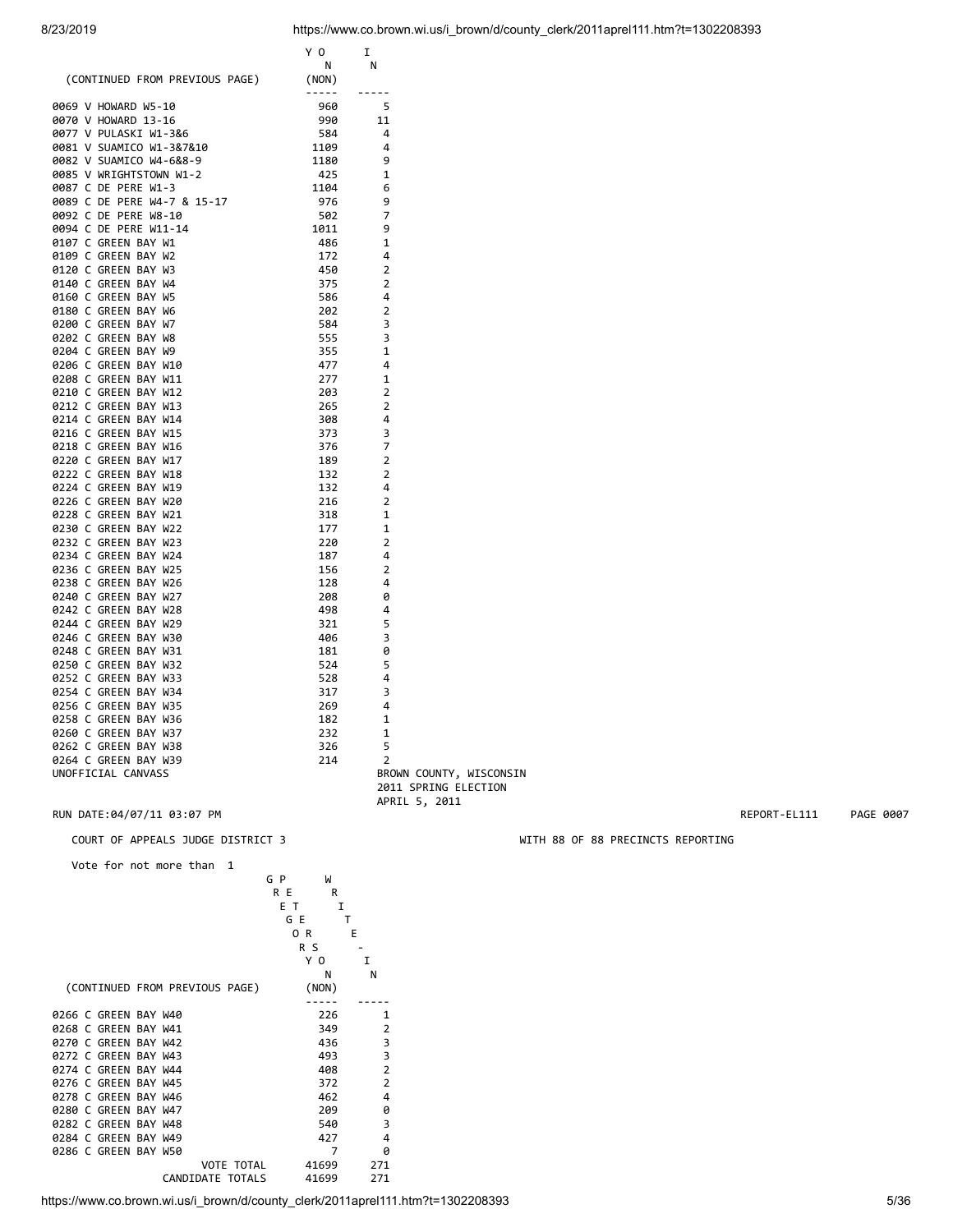

0109 C GREEN BAY W2 78 95 8<br>0120 C GREEN BAY W3 241 398 3 0120 C GREEN BAY W3 241 398 3<br>0140 C GREEN BAY W4 232 257 1 0140 C GREEN BAY W4 232 257 1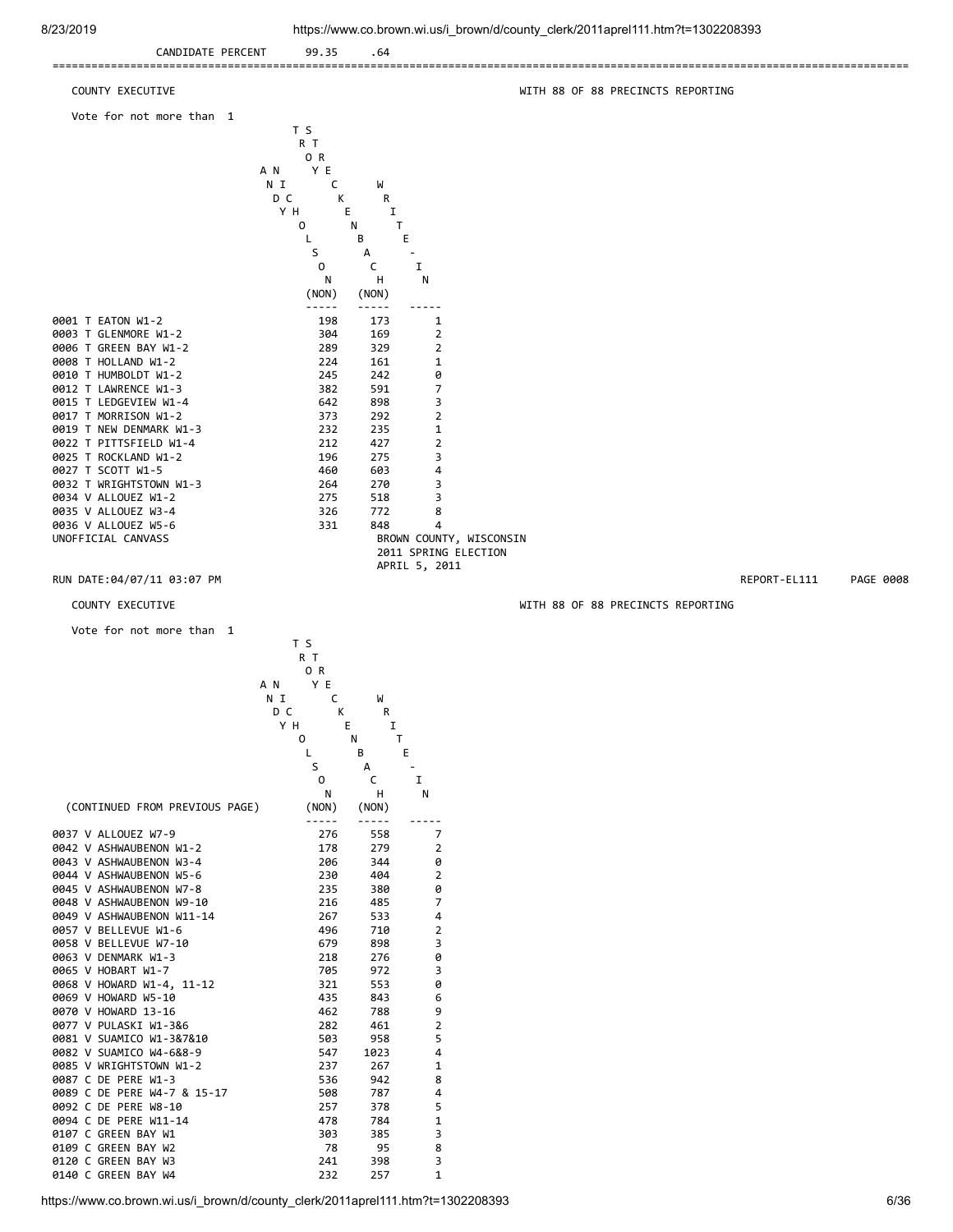0160 C

| 8/23/2019 | https://www.co.brown.wi.us/i brown/d/county clerk/2011aprel111.htm?t=1302208393 |  |  |
|-----------|---------------------------------------------------------------------------------|--|--|
|           |                                                                                 |  |  |

| 0160 C GREEN BAY W5  |  | 359 | 413 | 5                       |
|----------------------|--|-----|-----|-------------------------|
| 0180 C GREEN BAY W6  |  | 121 | 138 | 3                       |
| 0200 C GREEN BAY W7  |  | 360 | 445 | 4                       |
| 0202 C GREEN BAY W8  |  | 330 | 417 | 1                       |
| 0204 C GREEN BAY W9  |  | 228 | 253 | $\mathbf{1}$            |
| 0206 C GREEN BAY W10 |  | 382 | 276 | 3                       |
| 0208 C GREEN BAY W11 |  | 209 | 151 | 1                       |
| 0210 C GREEN BAY W12 |  | 191 | 85  | 0                       |
| 0212 C GREEN BAY W13 |  | 225 | 121 | $\overline{2}$          |
| 0214 C GREEN BAY W14 |  | 181 | 251 | 3                       |
| 0216 C GREEN BAY W15 |  | 204 | 304 | $\overline{2}$          |
| 0218 C GREEN BAY W16 |  | 147 | 408 | 6                       |
| 0220 C GREEN BAY W17 |  | 92  | 153 | 1                       |
| 0222 C GREEN BAY W18 |  | 92  | 87  | 0                       |
| 0224 C GREEN BAY W19 |  | 88  | 82  | 1                       |
| 0226 C GREEN BAY W20 |  | 139 | 153 | 1                       |
| 0228 C GREEN BAY W21 |  | 214 | 198 | 3                       |
| 0230 C GREEN BAY W22 |  | 94  | 136 | $\mathbf{1}$            |
| 0232 C GREEN BAY W23 |  | 131 | 149 | $\overline{2}$          |
| UNOFFICIAL CANVASS   |  |     |     | BROWN COUNTY, WISCONSIN |
|                      |  |     |     | 2011 SPRING ELECTION    |
|                      |  |     |     | APRIL 5, 2011           |

## RUN DATE:04/07/11 03:07 PM REPORT-EL111 PAGE 0009

Vote for not more than 1

|                                              | T S<br>R T      |                   |                         |
|----------------------------------------------|-----------------|-------------------|-------------------------|
|                                              | OR              |                   |                         |
|                                              | Y E<br>A N      |                   |                         |
|                                              | N I<br>С        | W                 |                         |
|                                              | D C<br>К<br>Y H | R<br>Ε<br>I       |                         |
|                                              | 0               | $\mathsf{T}$<br>N |                         |
|                                              |                 | В                 | Ε                       |
|                                              | S               | А                 |                         |
|                                              | 0               | C                 | I                       |
|                                              | N               | H                 | N                       |
| (CONTINUED FROM PREVIOUS PAGE)               | (NON)           | (NON)             |                         |
| 0234 C GREEN BAY W24                         | -----<br>121    | -----<br>137      | $\overline{2}$          |
| 0236 C GREEN BAY W25                         | 104             | 90                | 3                       |
| 0238 C GREEN BAY W26                         | 70              | 87                | 1                       |
| 0240 C GREEN BAY W27                         | 138             | 144               | 6                       |
| 0242 C GREEN BAY W28                         | 294             | 391               | 0                       |
| 0244 C GREEN BAY W29                         | 185             | 246               | 3                       |
| 0246 C GREEN BAY W30                         | 217             | 320               | $\overline{\mathbf{c}}$ |
| 0248 C GREEN BAY W31                         | 114             | 115               | 0                       |
| 0250 C GREEN BAY W32                         | 314             | 366               | 7                       |
| 0252 C GREEN BAY W33                         | 291             | 390               | $\overline{2}$          |
| 0254 C GREEN BAY W34                         | 201             | 195               | 3                       |
| 0256 C GREEN BAY W35                         | 178             | 155               | 0                       |
| 0258 C GREEN BAY W36                         | 112             | 117               | 0                       |
| 0260 C GREEN BAY W37                         | 159             | 151               | 3                       |
| 0262 C GREEN BAY W38                         | 200             | 247               | $\overline{\mathbf{c}}$ |
| 0264 C GREEN BAY W39                         | 119             | 157               | 1                       |
| 0266 C GREEN BAY W40                         | 132             | 144               | $\mathbf 2$             |
| 0268 C GREEN BAY W41                         | 191             | 247               | $\mathbf 1$             |
| 0270 C GREEN BAY W42                         | 267             | 299               | $\mathbf 2$             |
| 0272 C GREEN BAY W43                         | 284             | 352               | 4                       |
| 0274 C GREEN BAY W44                         | 226             | 309               | 3                       |
| 0276 C GREEN BAY W45                         | 216             | 263               | 0                       |
| 0278 C GREEN BAY W46                         | 241             | 380               | 4                       |
| 0280 C GREEN BAY W47                         | 117             | 164               | 0                       |
| 0282 C GREEN BAY W48<br>0284 C GREEN BAY W49 | 238<br>201      | 496<br>394        | 2<br>2                  |
| 0286 C GREEN BAY W50                         | $\overline{4}$  | $\overline{7}$    | 0                       |
| VOTE TOTAL                                   | 22800           | 32144             | 231                     |
| CANDIDATE TOTALS                             | 22800           | 32144             | 231                     |
| CANDIDATE PERCENT                            | 41.32           | 58.25             | .41                     |
| ========                                     |                 |                   |                         |

### MULTIJURISDICTIONAL JUDGE - V PULASKI AND T PITTSFIELD WITH 2 OF 2 PRECINCTS REPORTING

Vote for not more than 1



## https://www.co.brown.wi.us/i\_brown/d/county\_clerk/2011aprel111.htm?t=1302208393 7/36

COUNTY EXECUTIVE WITH 88 OF 88 PRECINCTS REPORTING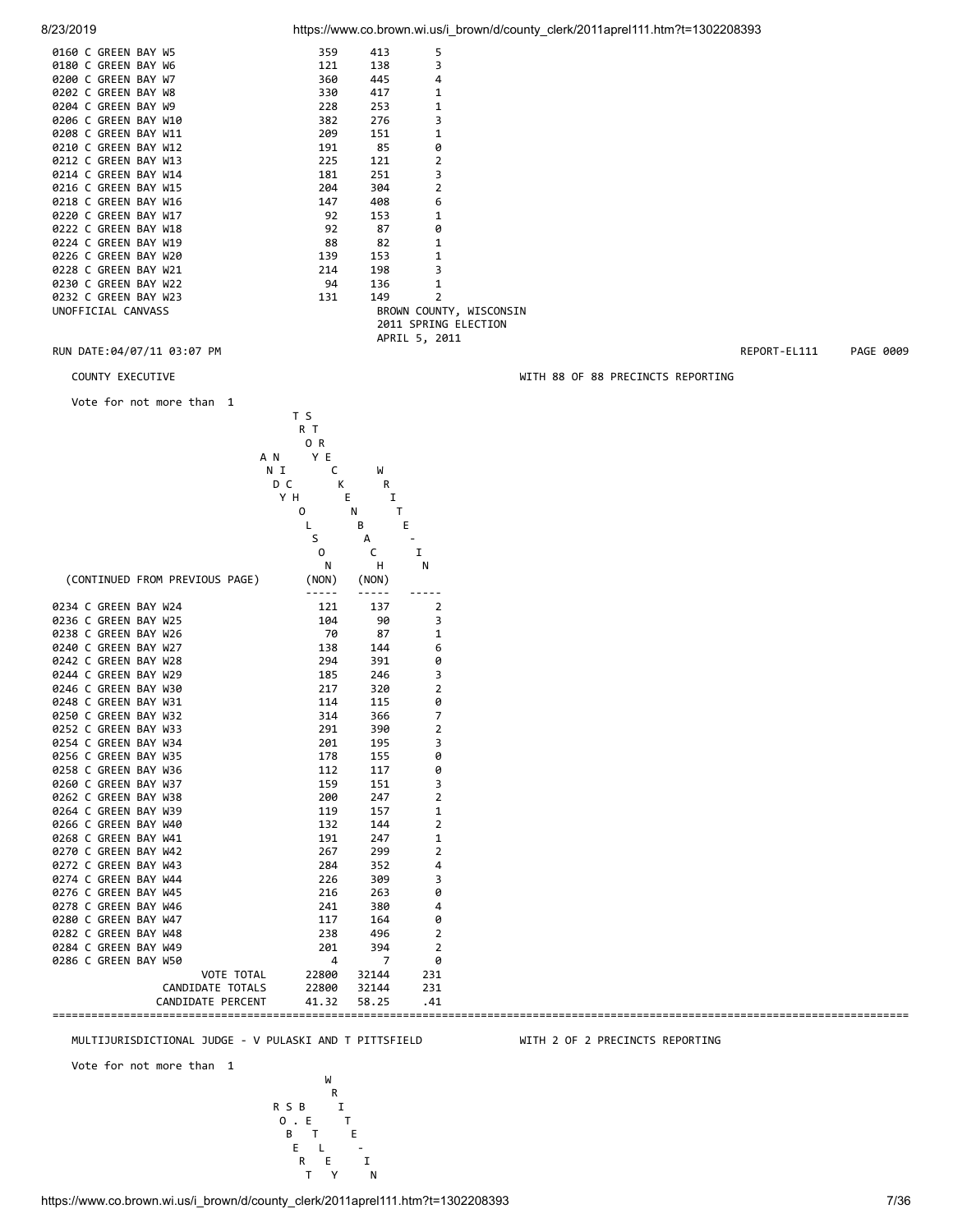

https://www.co.brown.wi.us/i\_brown/d/county\_clerk/2011aprel111.htm?t=1302208393 8/36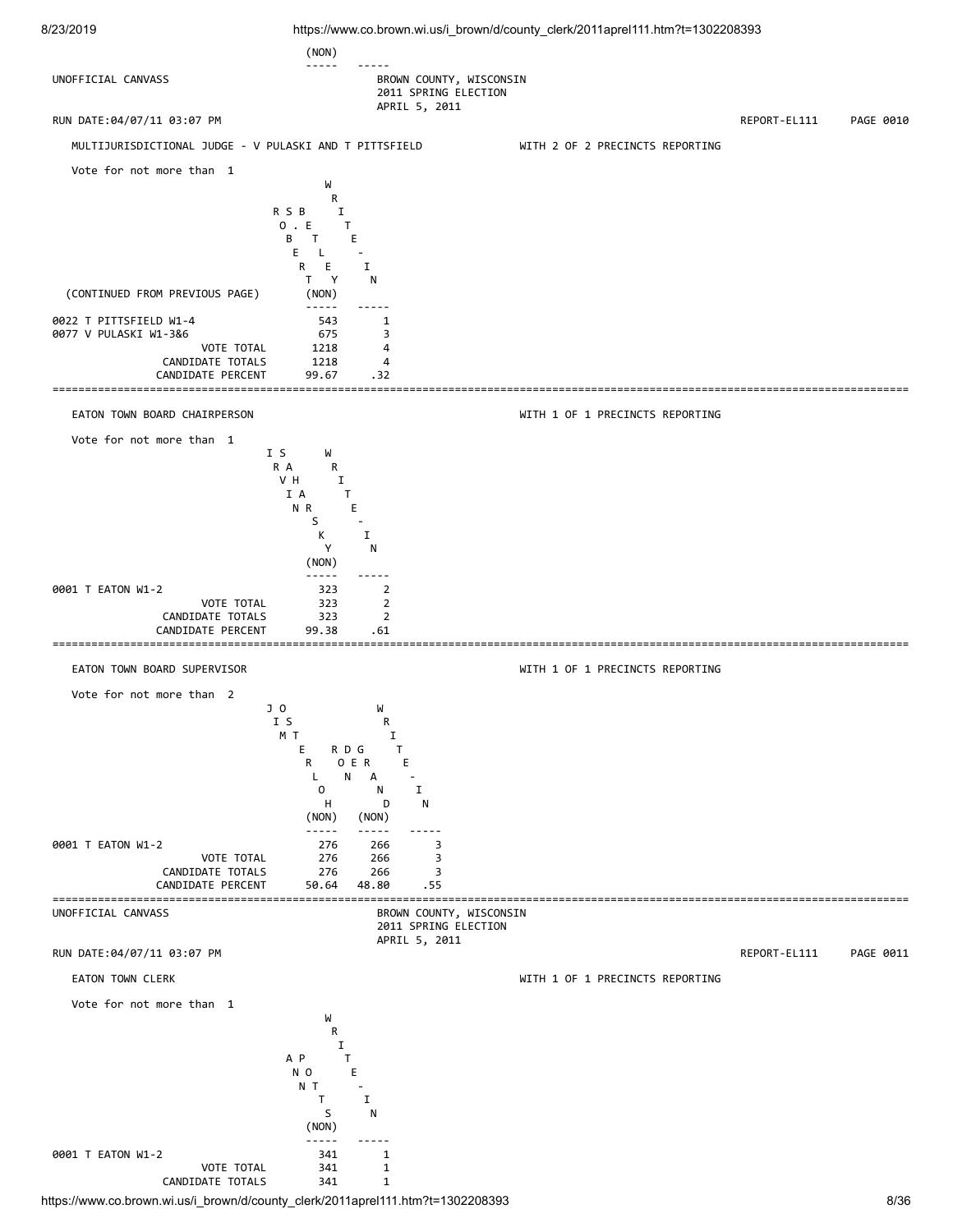

https://www.co.brown.wi.us/i\_brown/d/county\_clerk/2011aprel111.htm?t=1302208393 9/36

GLENMORE TOWN CLERK **WITH 1 OF 1 PRECINCTS REPORTING**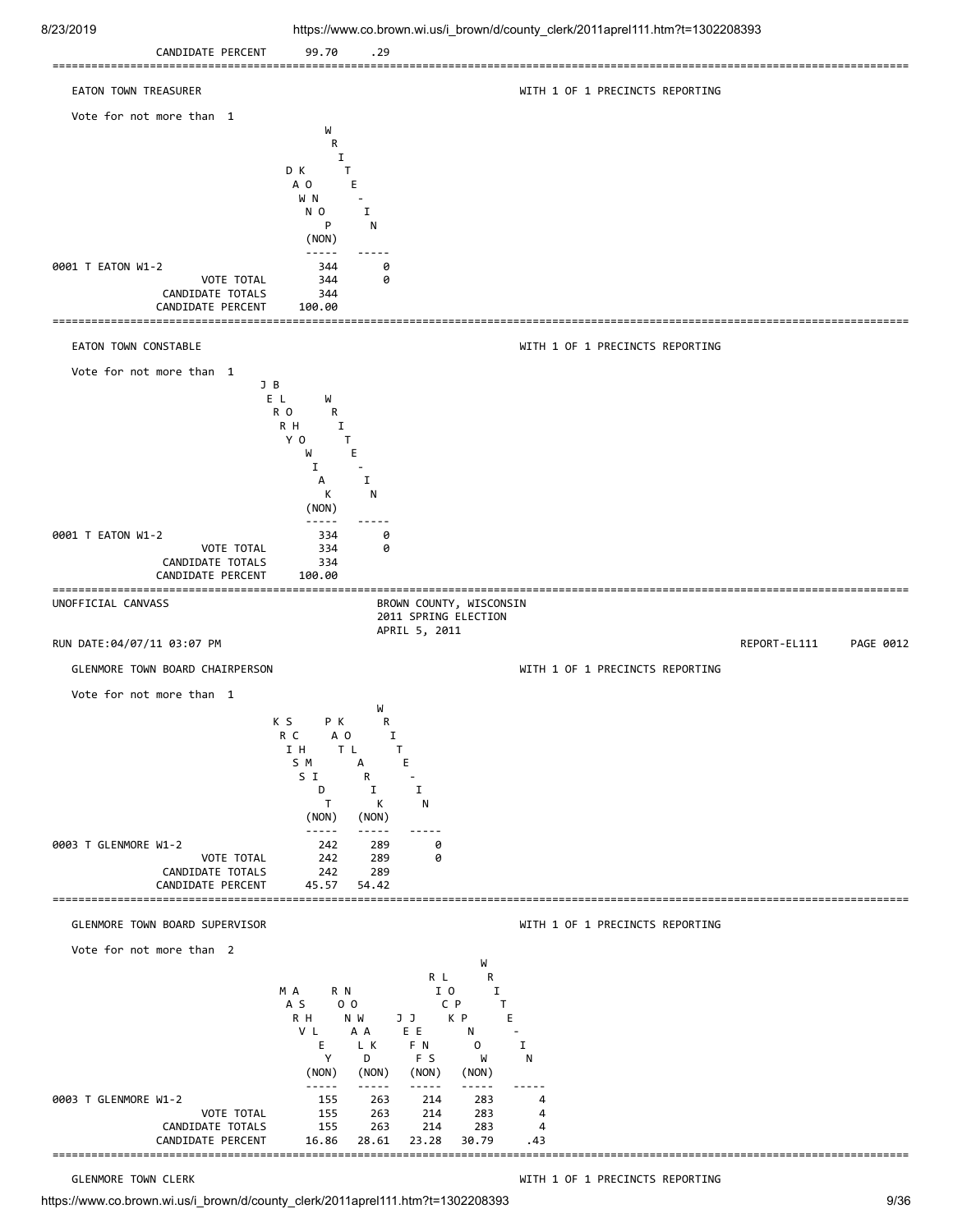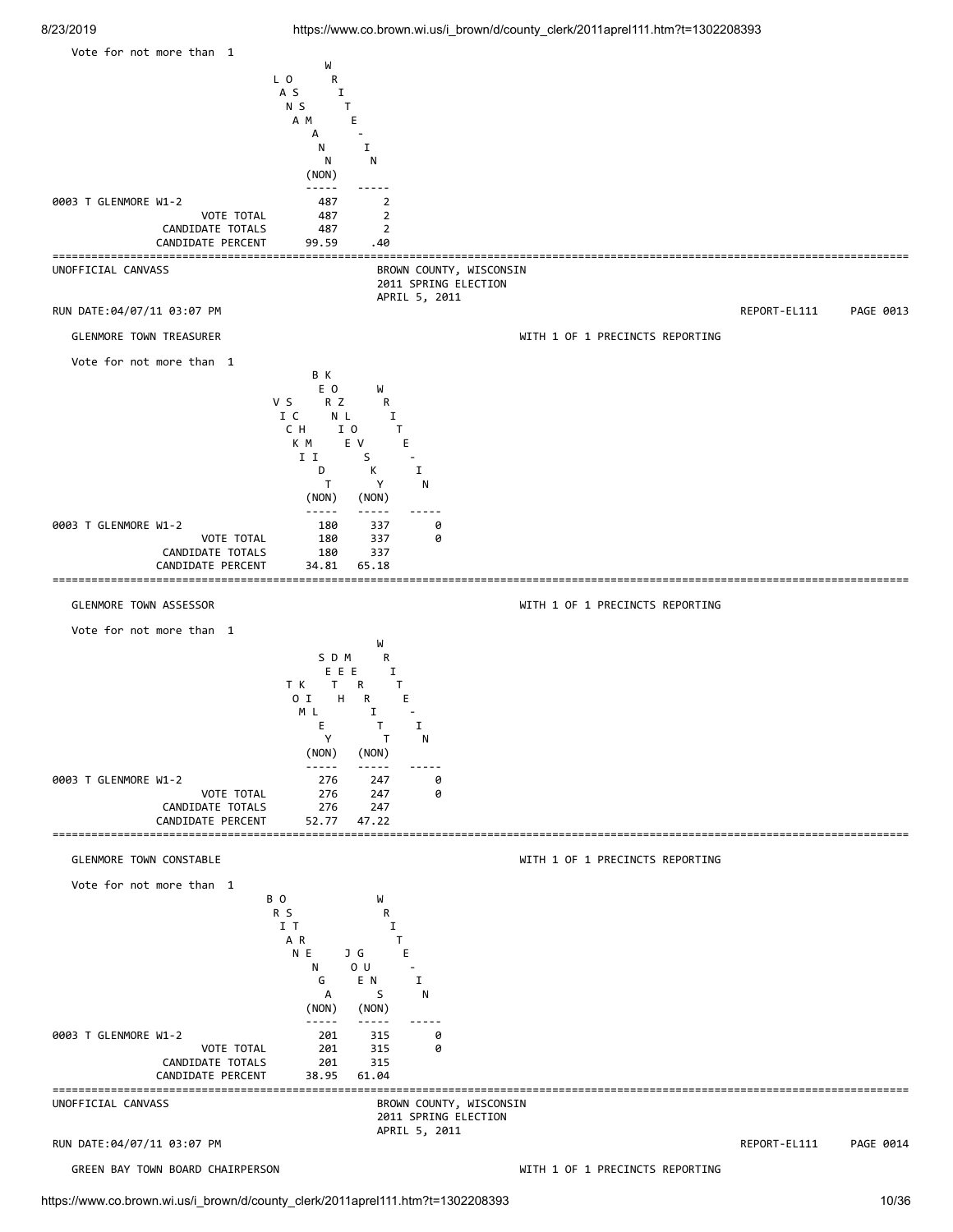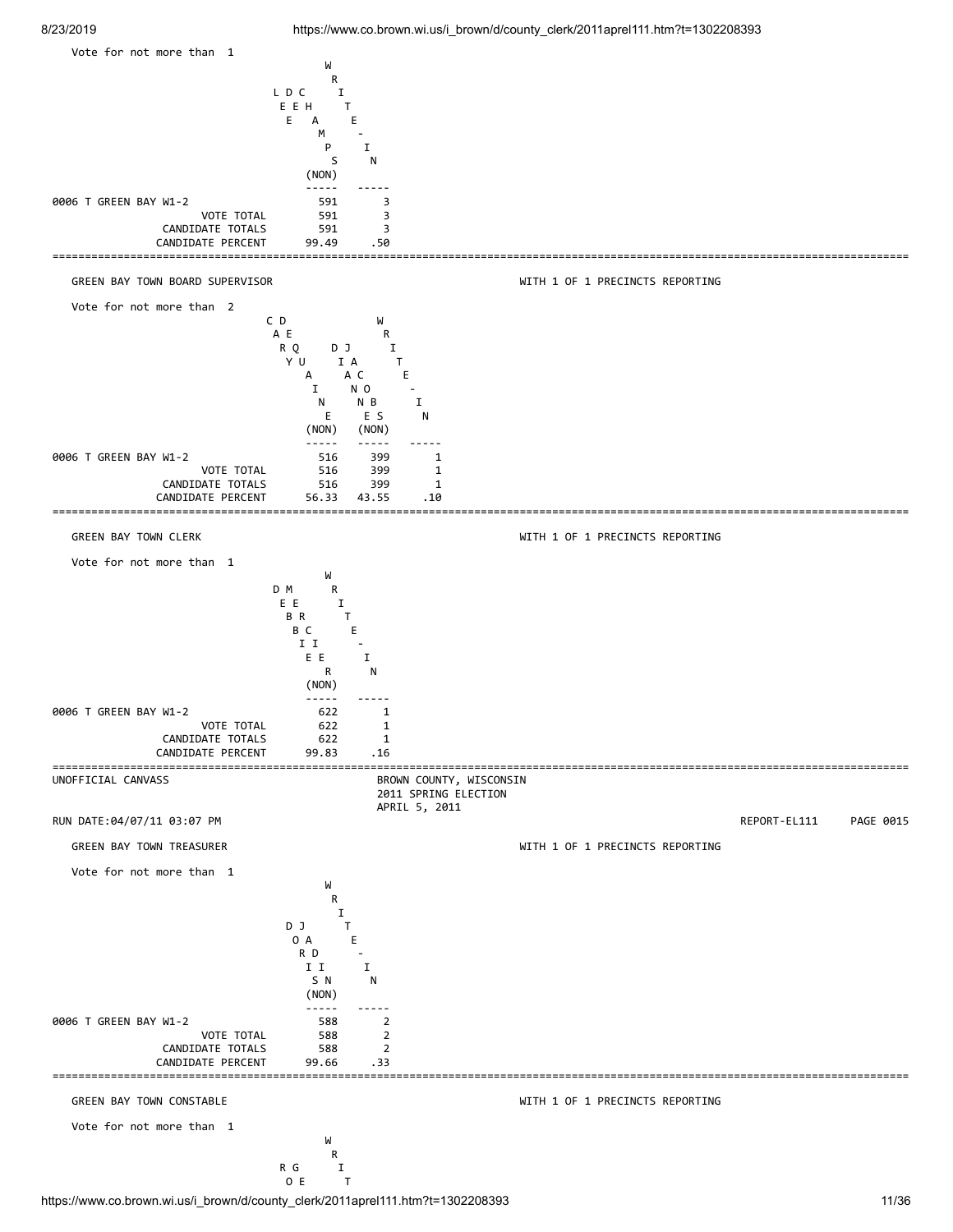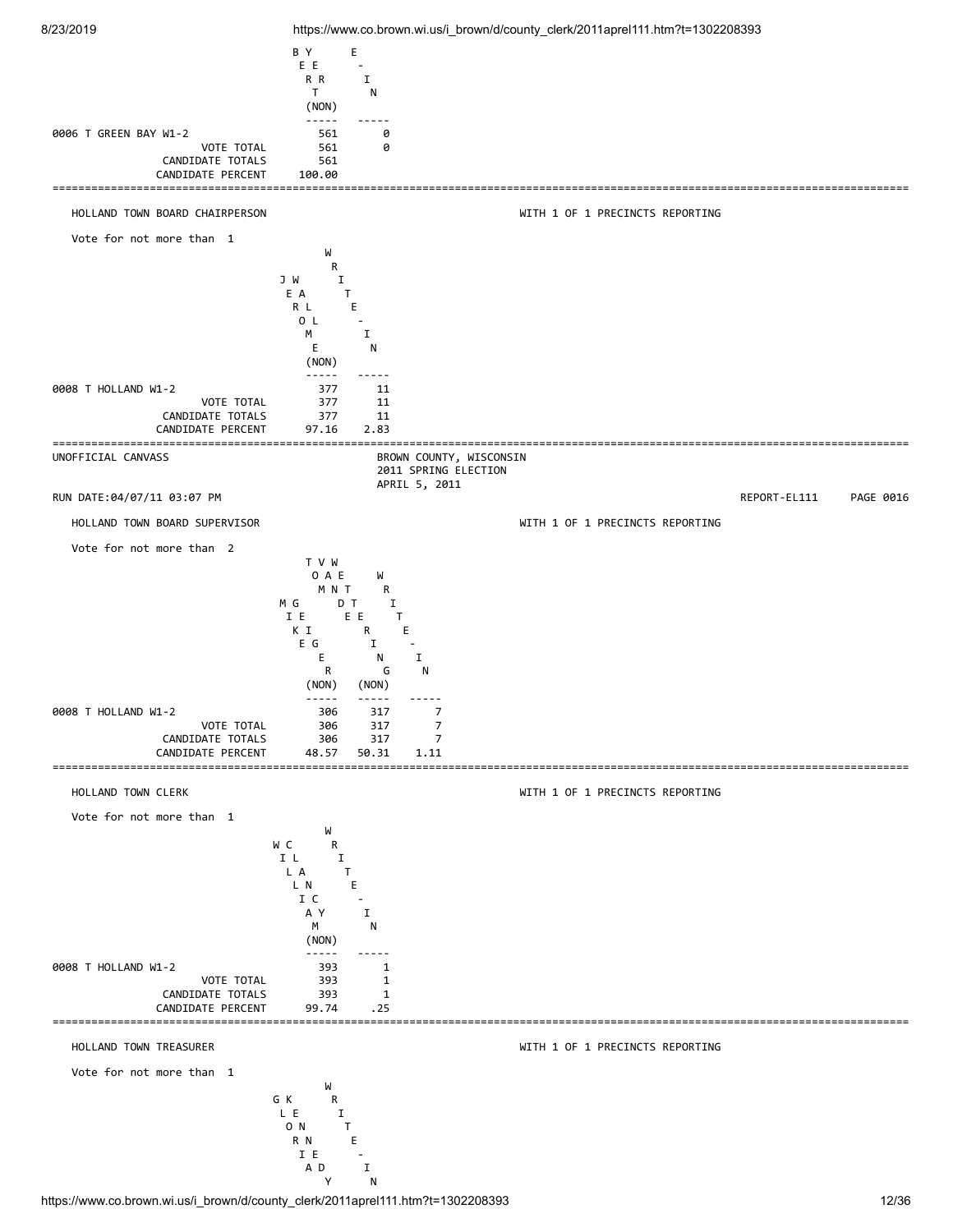

https://www.co.brown.wi.us/i\_brown/d/county\_clerk/2011aprel111.htm?t=1302208393 13/36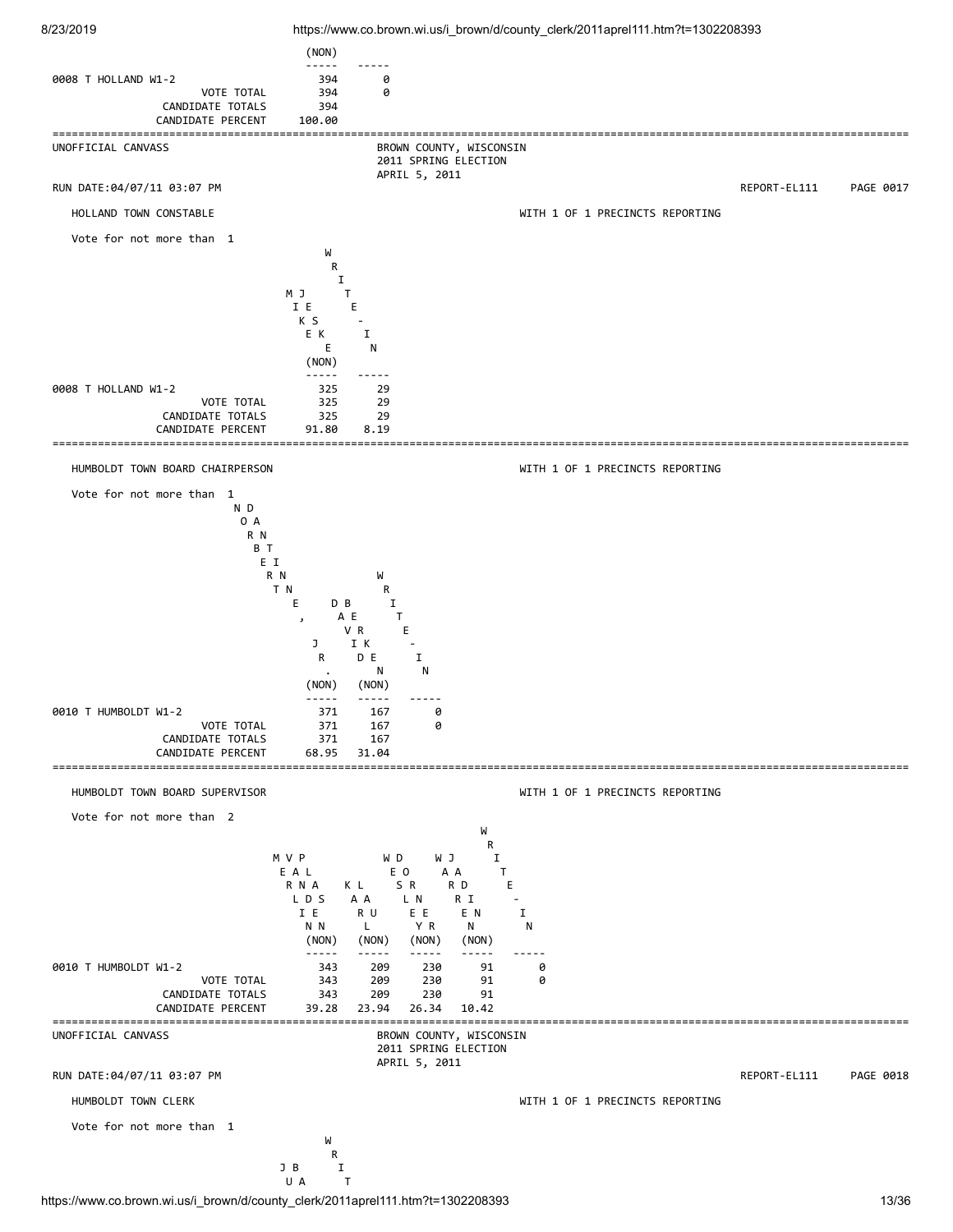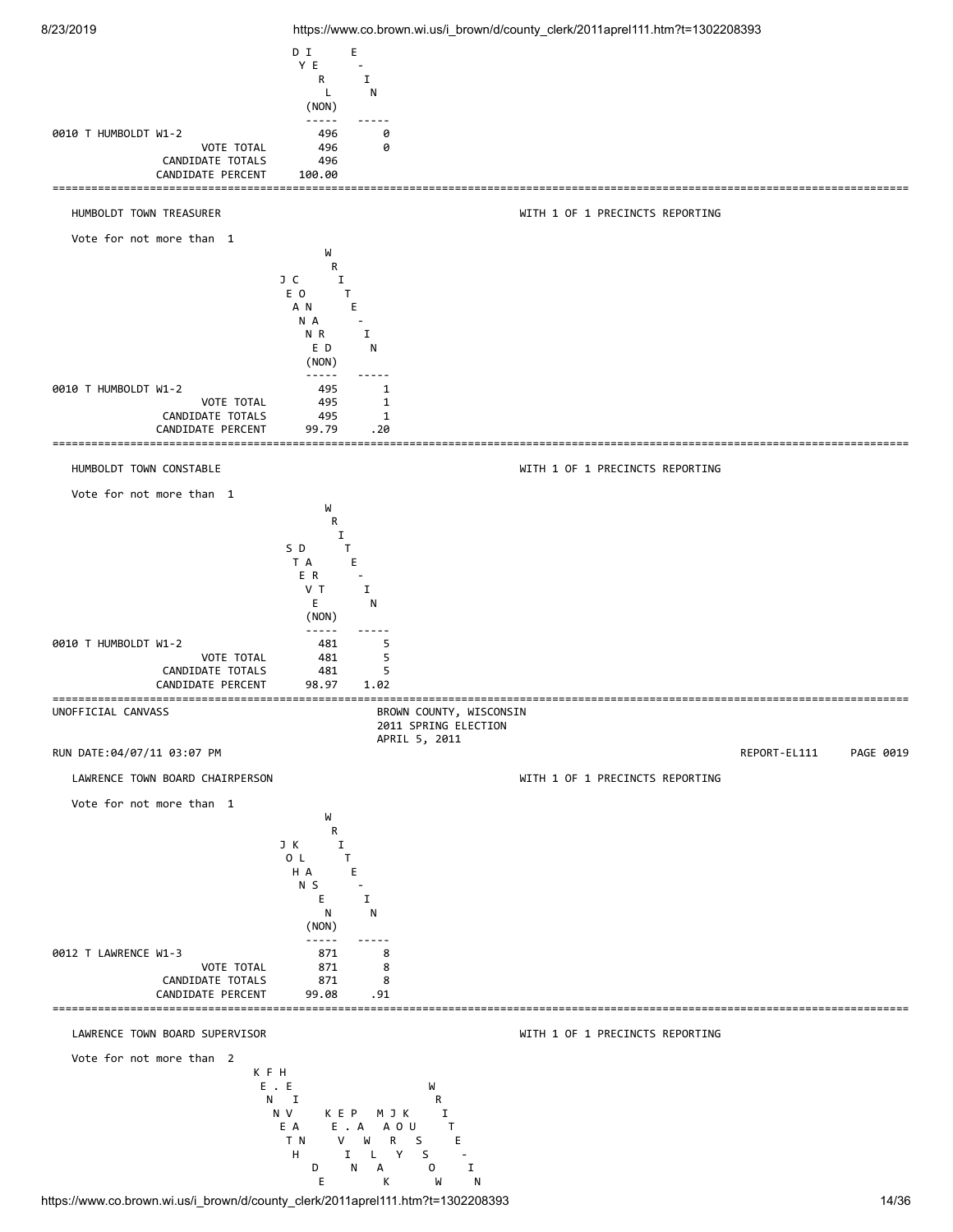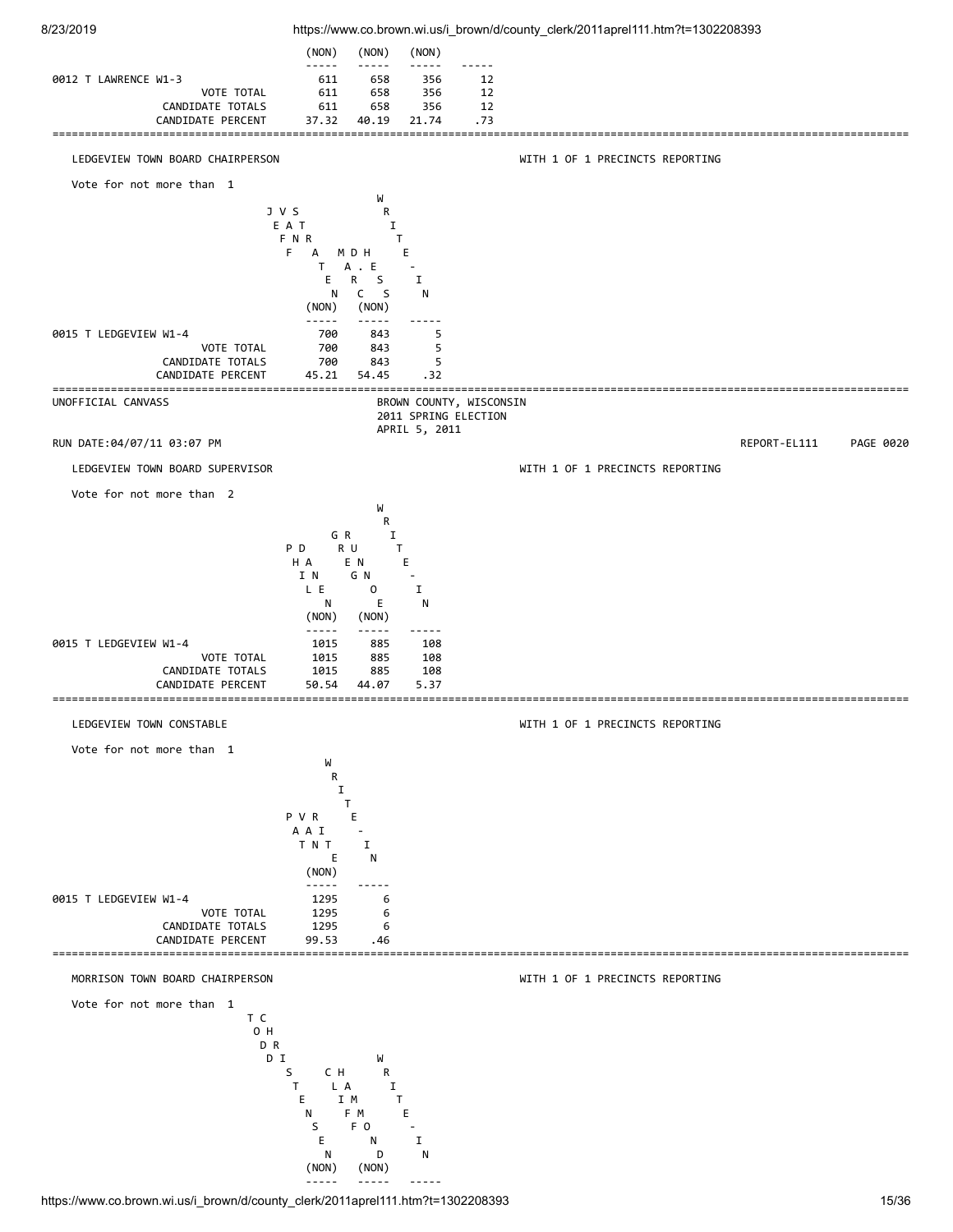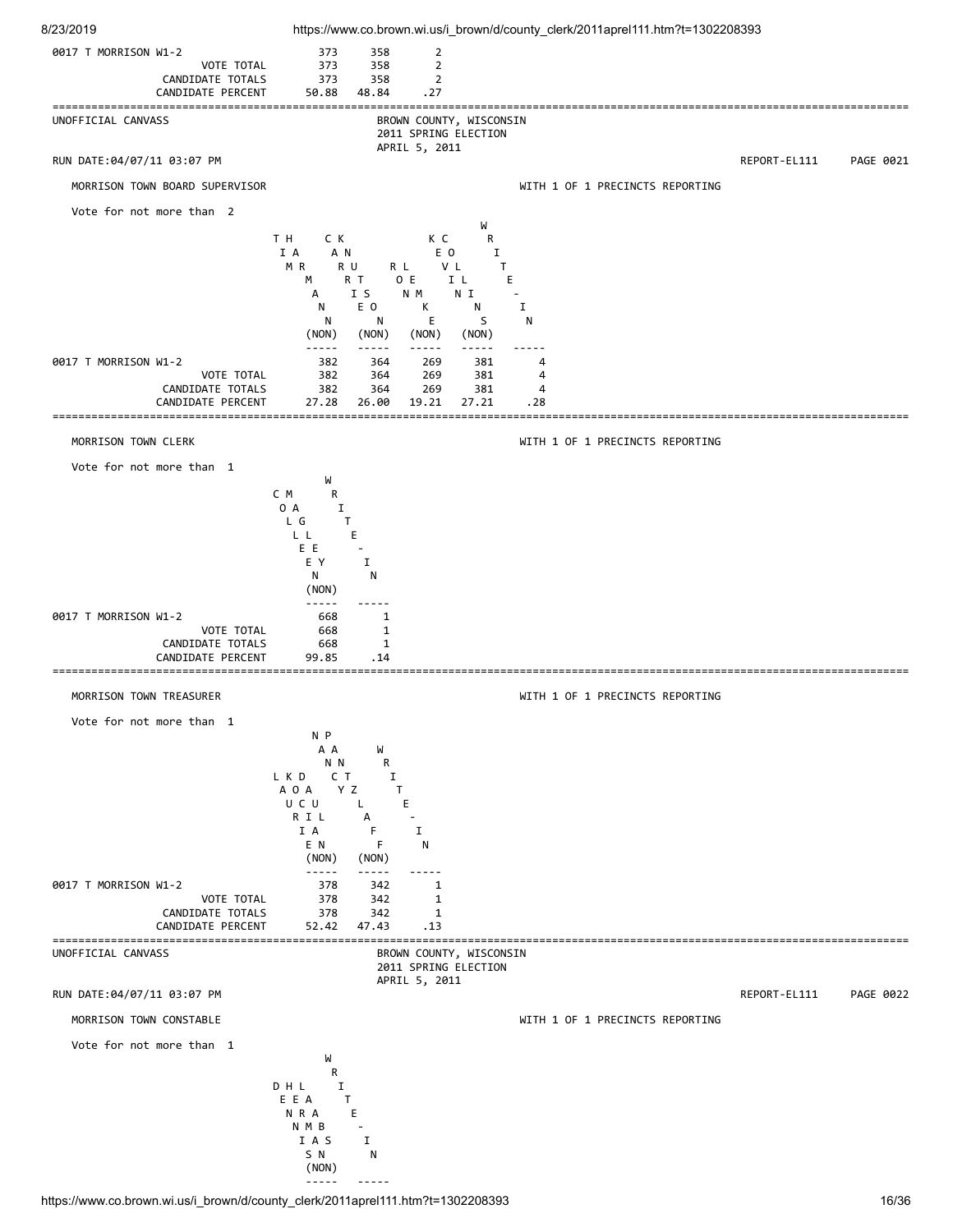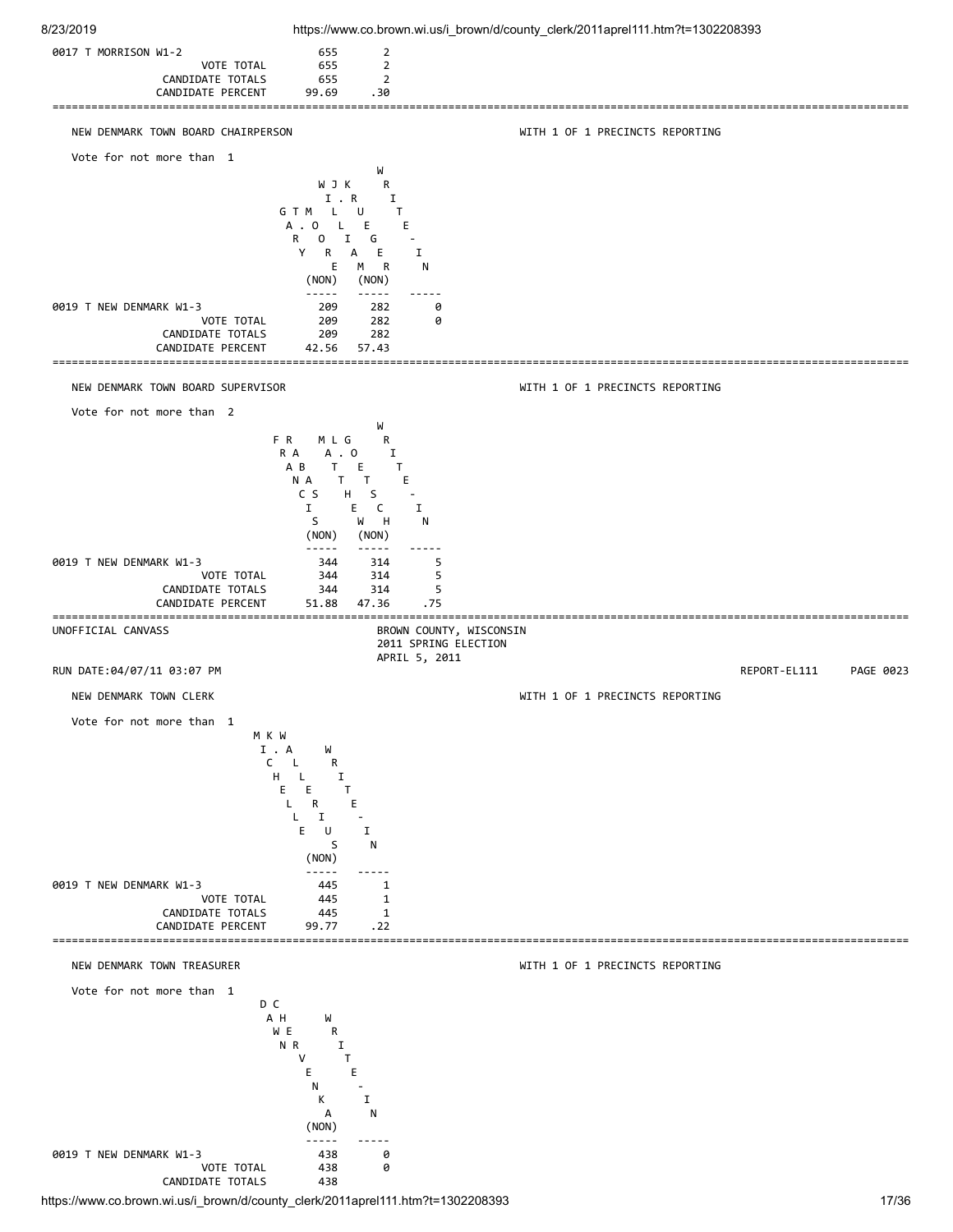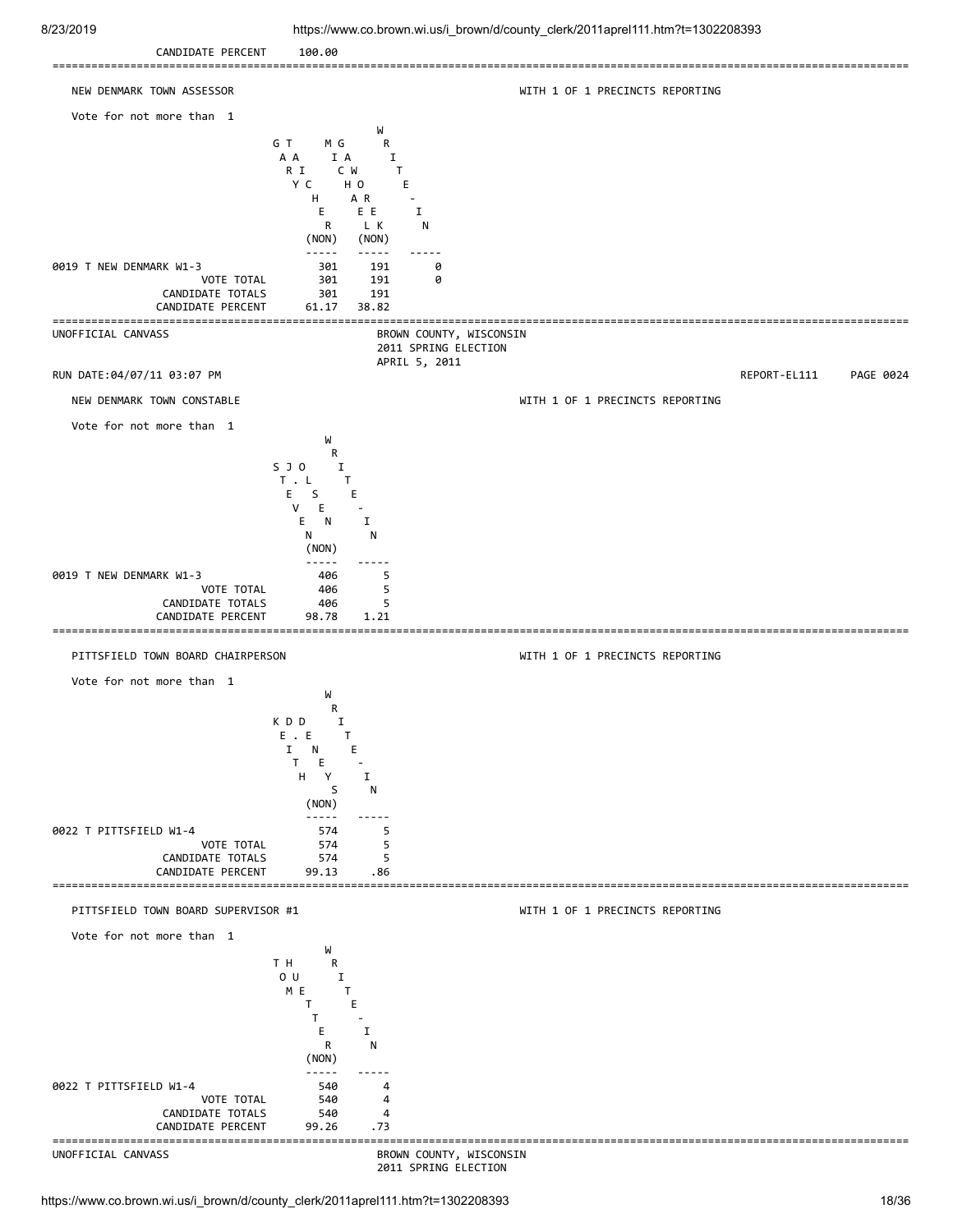| ---------                                                                                                           |                                                                                                                                                                                                                                                                                                                                                                                                                            | APRIL 5, 2011                                             |                                 |              |           |
|---------------------------------------------------------------------------------------------------------------------|----------------------------------------------------------------------------------------------------------------------------------------------------------------------------------------------------------------------------------------------------------------------------------------------------------------------------------------------------------------------------------------------------------------------------|-----------------------------------------------------------|---------------------------------|--------------|-----------|
| RUN DATE:04/07/11 03:07 PM                                                                                          |                                                                                                                                                                                                                                                                                                                                                                                                                            |                                                           |                                 | REPORT-EL111 | PAGE 0025 |
| PITTSFIELD TOWN BOARD SUPERVISOR #2                                                                                 |                                                                                                                                                                                                                                                                                                                                                                                                                            |                                                           | WITH 1 OF 1 PRECINCTS REPORTING |              |           |
| Vote for not more than 1                                                                                            | R T<br>W<br>A A<br>R<br>YU<br>Ι.<br>S<br>T.<br>C<br>E.<br>н<br>E.<br>R<br>(NON)                                                                                                                                                                                                                                                                                                                                            | Ι.<br>N                                                   |                                 |              |           |
| 0022 T PITTSFIELD W1-4<br>VOTE TOTAL<br>CANDIDATE TOTALS<br>CANDIDATE PERCENT                                       | $\frac{1}{2}$<br>566<br>566<br>566<br>99.64                                                                                                                                                                                                                                                                                                                                                                                | $\overline{2}$<br>$\overline{2}$<br>$\overline{2}$<br>.35 |                                 |              |           |
| PITTSFIELD TOWN CLERK                                                                                               |                                                                                                                                                                                                                                                                                                                                                                                                                            |                                                           | WITH 1 OF 1 PRECINCTS REPORTING |              |           |
| Vote for not more than 1                                                                                            | W<br>R<br>J B<br>Ι.<br>A O<br>T<br>ND<br>E<br>А<br>R<br>T<br>(NON)                                                                                                                                                                                                                                                                                                                                                         | $\mathbf I$<br>N                                          |                                 |              |           |
| 0022 T PITTSFIELD W1-4<br>VOTE TOTAL<br>CANDIDATE TOTALS<br>CANDIDATE PERCENT                                       | -----<br>573<br>573<br>573<br>99.65                                                                                                                                                                                                                                                                                                                                                                                        | 2<br>$\overline{2}$<br>$\overline{2}$<br>.34              |                                 |              |           |
| PITTSFIELD TOWN TREASURER                                                                                           |                                                                                                                                                                                                                                                                                                                                                                                                                            |                                                           | WITH 1 OF 1 PRECINCTS REPORTING |              |           |
| Vote for not more than 1                                                                                            |                                                                                                                                                                                                                                                                                                                                                                                                                            |                                                           |                                 |              |           |
| 0022 T PITTSFIELD W1-4<br>VOTE TOTAL<br>CANDIDATE TOTALS<br>CANDIDATE PERCENT<br>---------------------------------- | W<br>R<br>S H<br>Ι.<br>A A<br>T<br>N R<br>Е<br>D R<br>$\sim$<br>R I<br>A G<br>(NON)<br>-----<br>561<br>561<br>561<br>99.46                                                                                                                                                                                                                                                                                                 | $\mathbf I$<br>N<br>3<br>3<br>3<br>.53                    |                                 |              |           |
| UNOFFICIAL CANVASS                                                                                                  |                                                                                                                                                                                                                                                                                                                                                                                                                            | BROWN COUNTY, WISCONSIN<br>2011 SPRING ELECTION           |                                 |              |           |
| RUN DATE: 04/07/11 03:07 PM                                                                                         |                                                                                                                                                                                                                                                                                                                                                                                                                            | APRIL 5, 2011                                             |                                 | REPORT-EL111 | PAGE 0026 |
| ROCKLAND TOWN BOARD CHAIRPERSON                                                                                     |                                                                                                                                                                                                                                                                                                                                                                                                                            |                                                           | WITH 1 OF 1 PRECINCTS REPORTING |              |           |
| Vote for not more than 1                                                                                            | W<br>DJC<br>R<br>E.A<br>Ι.<br>N <sub>1</sub><br>S.<br>T.<br>H<br>N<br>Е<br>Ι.<br>M<br>S<br>A<br>N<br>(NON)                                                                                                                                                                                                                                                                                                                 | $\mathbf I$<br>N                                          |                                 |              |           |
| 0025 T ROCKLAND W1-2<br>VOTE TOTAL<br>CANDIDATE TOTALS<br>CANDIDATE PERCENT                                         | $\frac{1}{2} \frac{1}{2} \frac{1}{2} \frac{1}{2} \frac{1}{2} \frac{1}{2} \frac{1}{2} \frac{1}{2} \frac{1}{2} \frac{1}{2} \frac{1}{2} \frac{1}{2} \frac{1}{2} \frac{1}{2} \frac{1}{2} \frac{1}{2} \frac{1}{2} \frac{1}{2} \frac{1}{2} \frac{1}{2} \frac{1}{2} \frac{1}{2} \frac{1}{2} \frac{1}{2} \frac{1}{2} \frac{1}{2} \frac{1}{2} \frac{1}{2} \frac{1}{2} \frac{1}{2} \frac{1}{2} \frac{$<br>452<br>452<br>452<br>99.55 | 2<br>2<br>$\overline{2}$<br>.44                           |                                 |              |           |
| ROCKLAND TOWN BOARD SUPERVISOR                                                                                      |                                                                                                                                                                                                                                                                                                                                                                                                                            |                                                           | WITH 1 OF 1 PRECINCTS REPORTING |              |           |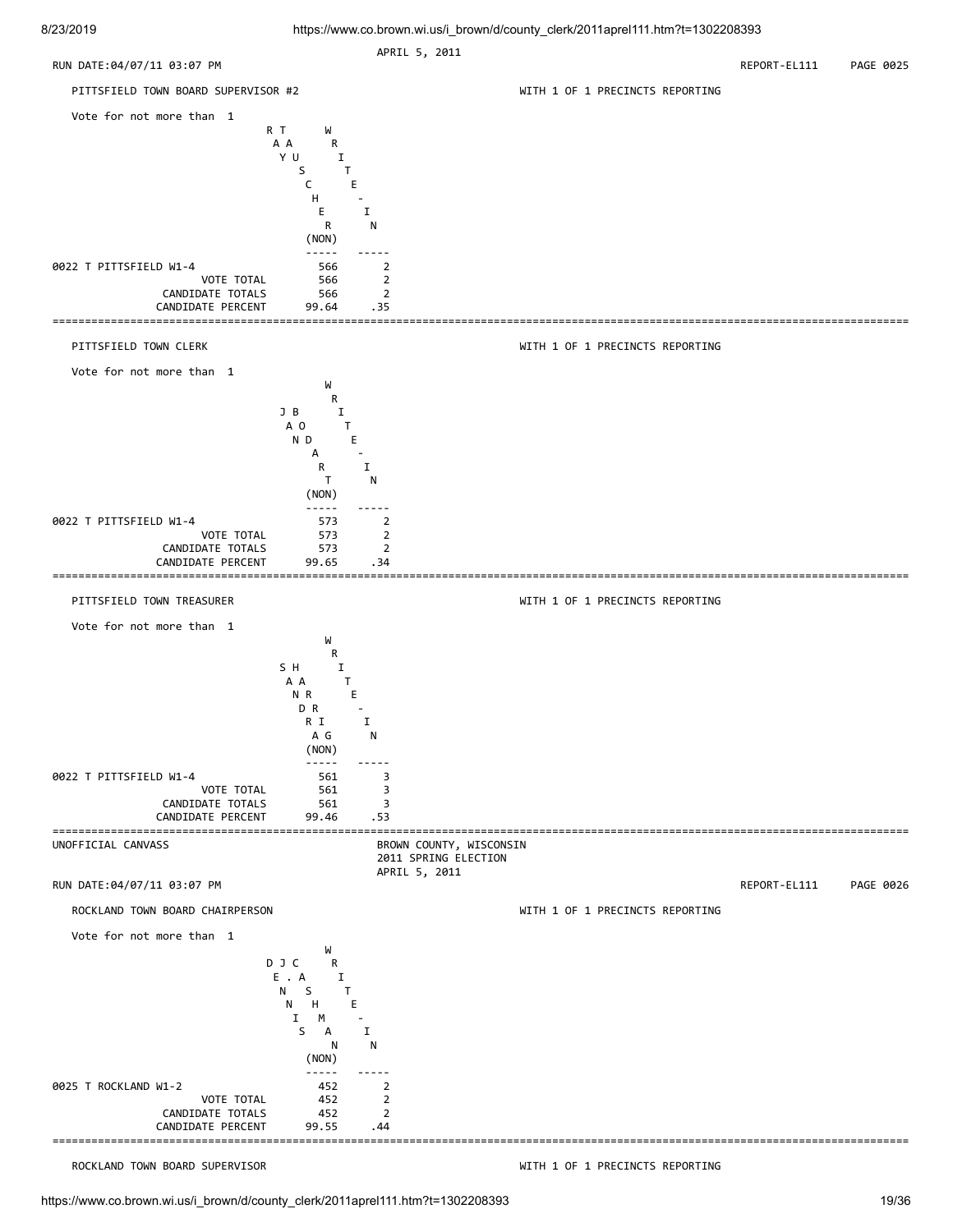

https://www.co.brown.wi.us/i\_brown/d/county\_clerk/2011aprel111.htm?t=1302208393 20/36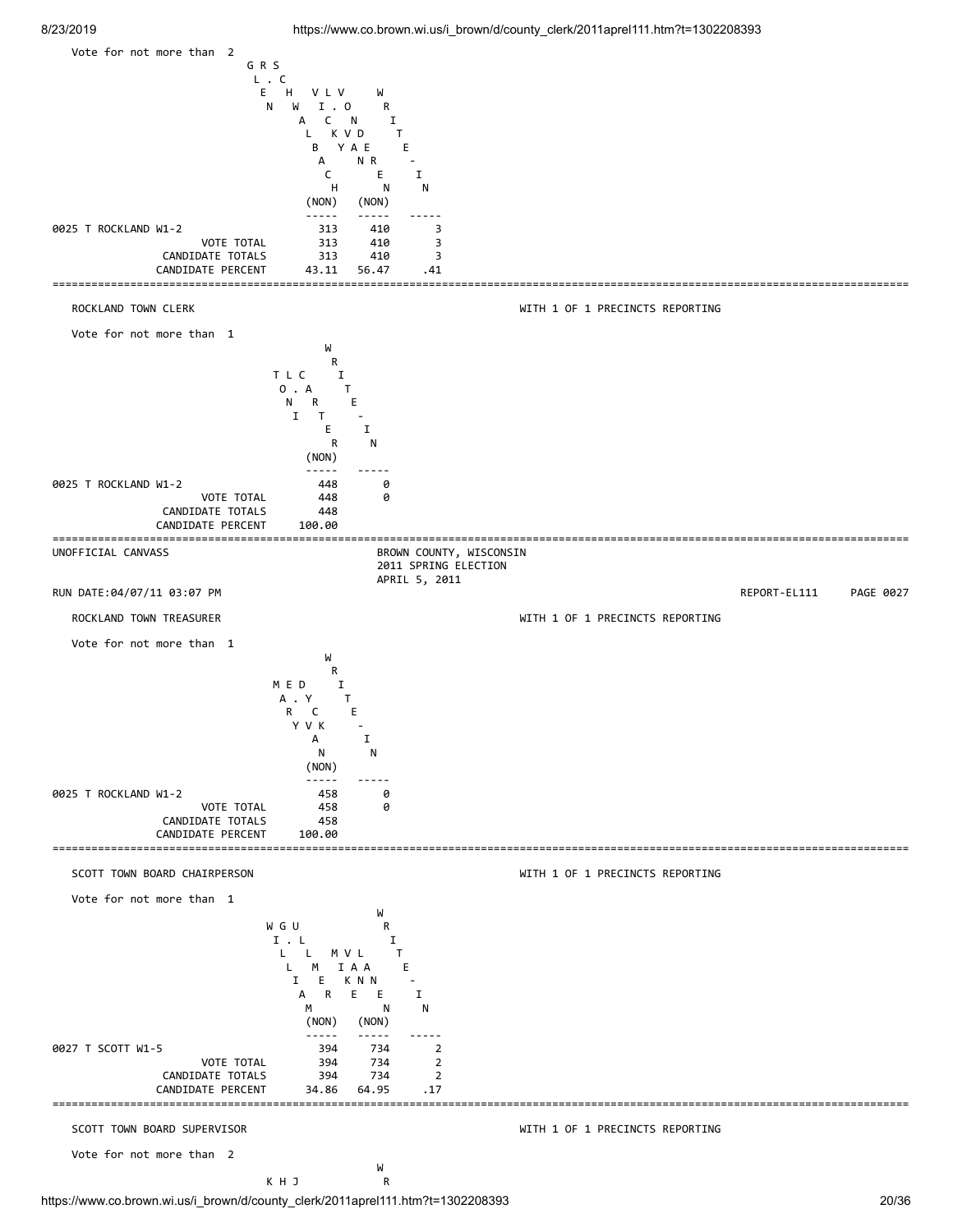|                                                                                 | E.A<br>C V L<br>C<br>YAA<br>N<br>$\mathsf{O}$<br>R N A<br>N                                                                                                                                                                                                                                                                                                                                                                                                                                                                       | Ι.<br>T.<br>Е                                                                                                                                |                                 |              |           |
|---------------------------------------------------------------------------------|-----------------------------------------------------------------------------------------------------------------------------------------------------------------------------------------------------------------------------------------------------------------------------------------------------------------------------------------------------------------------------------------------------------------------------------------------------------------------------------------------------------------------------------|----------------------------------------------------------------------------------------------------------------------------------------------|---------------------------------|--------------|-----------|
|                                                                                 | В<br>E.<br>Ι.<br>S.<br>T.<br>$\mathsf{L}$<br>н<br>(NON)                                                                                                                                                                                                                                                                                                                                                                                                                                                                           | N<br>Е<br>I<br>N<br>N<br>(NON)                                                                                                               |                                 |              |           |
| 0027 T SCOTT W1-5<br>VOTE TOTAL<br>CANDIDATE TOTALS<br>CANDIDATE PERCENT        | -----<br>833<br>833<br>833<br>50.79                                                                                                                                                                                                                                                                                                                                                                                                                                                                                               | -----<br>-----<br>780<br>27<br>780<br>27<br>780<br>27<br>47.56<br>1.64                                                                       |                                 |              |           |
| ----------------------------------<br>UNOFFICIAL CANVASS                        |                                                                                                                                                                                                                                                                                                                                                                                                                                                                                                                                   | BROWN COUNTY, WISCONSIN<br>2011 SPRING ELECTION                                                                                              |                                 |              |           |
| RUN DATE:04/07/11 03:07 PM                                                      |                                                                                                                                                                                                                                                                                                                                                                                                                                                                                                                                   | APRIL 5, 2011                                                                                                                                |                                 | REPORT-EL111 | PAGE 0028 |
| SCOTT TOWN CONSTABLE                                                            |                                                                                                                                                                                                                                                                                                                                                                                                                                                                                                                                   |                                                                                                                                              | WITH 1 OF 1 PRECINCTS REPORTING |              |           |
| Vote for not more than 2                                                        | H A<br>A N<br>L B<br>RD<br>E A<br>V E<br>L E<br>E R<br>Y S<br>AN.<br>N E<br>D N<br>(NON)                                                                                                                                                                                                                                                                                                                                                                                                                                          | W<br>R<br>Ι.<br>T<br>E.<br>$\mathsf{O}$<br>Ι.<br>N<br>N<br>(NON)                                                                             |                                 |              |           |
| 0027 T SCOTT W1-5<br><b>VOTE TOTAL</b><br>CANDIDATE TOTALS<br>CANDIDATE PERCENT | -----<br>845<br>845<br>845<br>56.67                                                                                                                                                                                                                                                                                                                                                                                                                                                                                               | 5<br>641<br>641<br>5<br>5<br>641<br>42.99<br>. 33<br>=====                                                                                   |                                 |              |           |
| WRIGHTSTOWN TOWN BOARD CHAIRPERSON                                              |                                                                                                                                                                                                                                                                                                                                                                                                                                                                                                                                   |                                                                                                                                              | WITH 1 OF 1 PRECINCTS REPORTING |              |           |
| Vote for not more than 1                                                        |                                                                                                                                                                                                                                                                                                                                                                                                                                                                                                                                   |                                                                                                                                              |                                 |              |           |
| 0032 T WRIGHTSTOWN W1-3<br>VOTE TOTAL<br>CANDIDATE TOTALS                       | I E<br>R<br>L R<br>Ι.<br>L B<br>T.<br>I E<br>E.<br>A T<br>I<br>M E<br>N<br>(NON)<br>-----<br>482<br>482<br>482                                                                                                                                                                                                                                                                                                                                                                                                                    | N<br>6<br>6<br>6                                                                                                                             |                                 |              |           |
| CANDIDATE PERCENT                                                               | 98.77                                                                                                                                                                                                                                                                                                                                                                                                                                                                                                                             | 1.22                                                                                                                                         |                                 |              |           |
| WRIGHTSTOWN TOWN BOARD SUPERVISOR                                               |                                                                                                                                                                                                                                                                                                                                                                                                                                                                                                                                   |                                                                                                                                              | WITH 1 OF 1 PRECINCTS REPORTING |              |           |
| Vote for not more than 2                                                        |                                                                                                                                                                                                                                                                                                                                                                                                                                                                                                                                   |                                                                                                                                              |                                 |              |           |
| 0032 T WRIGHTSTOWN W1-3<br>VOTE TOTAL<br>CANDIDATE TOTALS<br>CANDIDATE PERCENT  | R D<br>JBJ<br>$E \cdot U$<br>0 I<br>N N<br>S —<br>E.<br>A Y<br>S<br>L<br>$\mathbf{I}$<br>D<br>(NON)<br>$\frac{1}{2} \frac{1}{2} \frac{1}{2} \frac{1}{2} \frac{1}{2} \frac{1}{2} \frac{1}{2} \frac{1}{2} \frac{1}{2} \frac{1}{2} \frac{1}{2} \frac{1}{2} \frac{1}{2} \frac{1}{2} \frac{1}{2} \frac{1}{2} \frac{1}{2} \frac{1}{2} \frac{1}{2} \frac{1}{2} \frac{1}{2} \frac{1}{2} \frac{1}{2} \frac{1}{2} \frac{1}{2} \frac{1}{2} \frac{1}{2} \frac{1}{2} \frac{1}{2} \frac{1}{2} \frac{1}{2} \frac{$<br>413<br>413<br>413<br>48.76 | W<br>R<br>I<br>T.<br>Ε<br>D<br>$\overline{a}$<br>Е<br>I<br>E <sub>S</sub><br>N<br>(NON)<br>433<br>1<br>433<br>1<br>433<br>1<br>51.12<br>. 11 |                                 |              |           |
| UNOFFICIAL CANVASS                                                              |                                                                                                                                                                                                                                                                                                                                                                                                                                                                                                                                   | BROWN COUNTY, WISCONSIN                                                                                                                      |                                 |              |           |
|                                                                                 |                                                                                                                                                                                                                                                                                                                                                                                                                                                                                                                                   | 2011 SPRING ELECTION<br>APRIL 5, 2011                                                                                                        |                                 |              |           |
| RUN DATE:04/07/11 03:07 PM<br>WRIGHTSTOWN TOWN CLERK                            |                                                                                                                                                                                                                                                                                                                                                                                                                                                                                                                                   |                                                                                                                                              | WITH 1 OF 1 PRECINCTS REPORTING | REPORT-EL111 | PAGE 0029 |
| Vote for not more than 1<br>D M                                                 | W                                                                                                                                                                                                                                                                                                                                                                                                                                                                                                                                 |                                                                                                                                              |                                 |              |           |
|                                                                                 | 0 A<br>R<br>N R<br>Ι.                                                                                                                                                                                                                                                                                                                                                                                                                                                                                                             |                                                                                                                                              |                                 |              |           |

https://www.co.brown.wi.us/i\_brown/d/county\_clerk/2011aprel111.htm?t=1302208393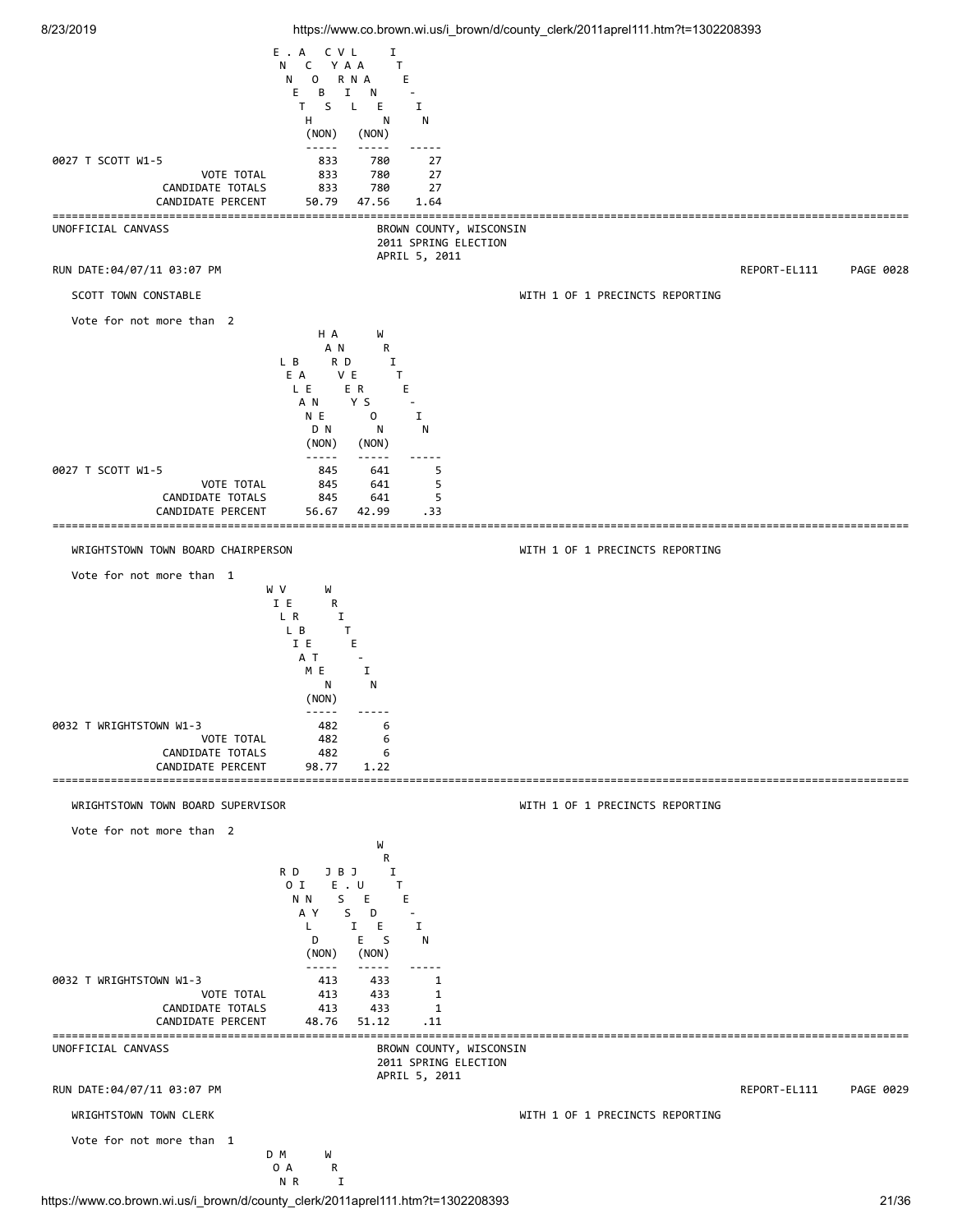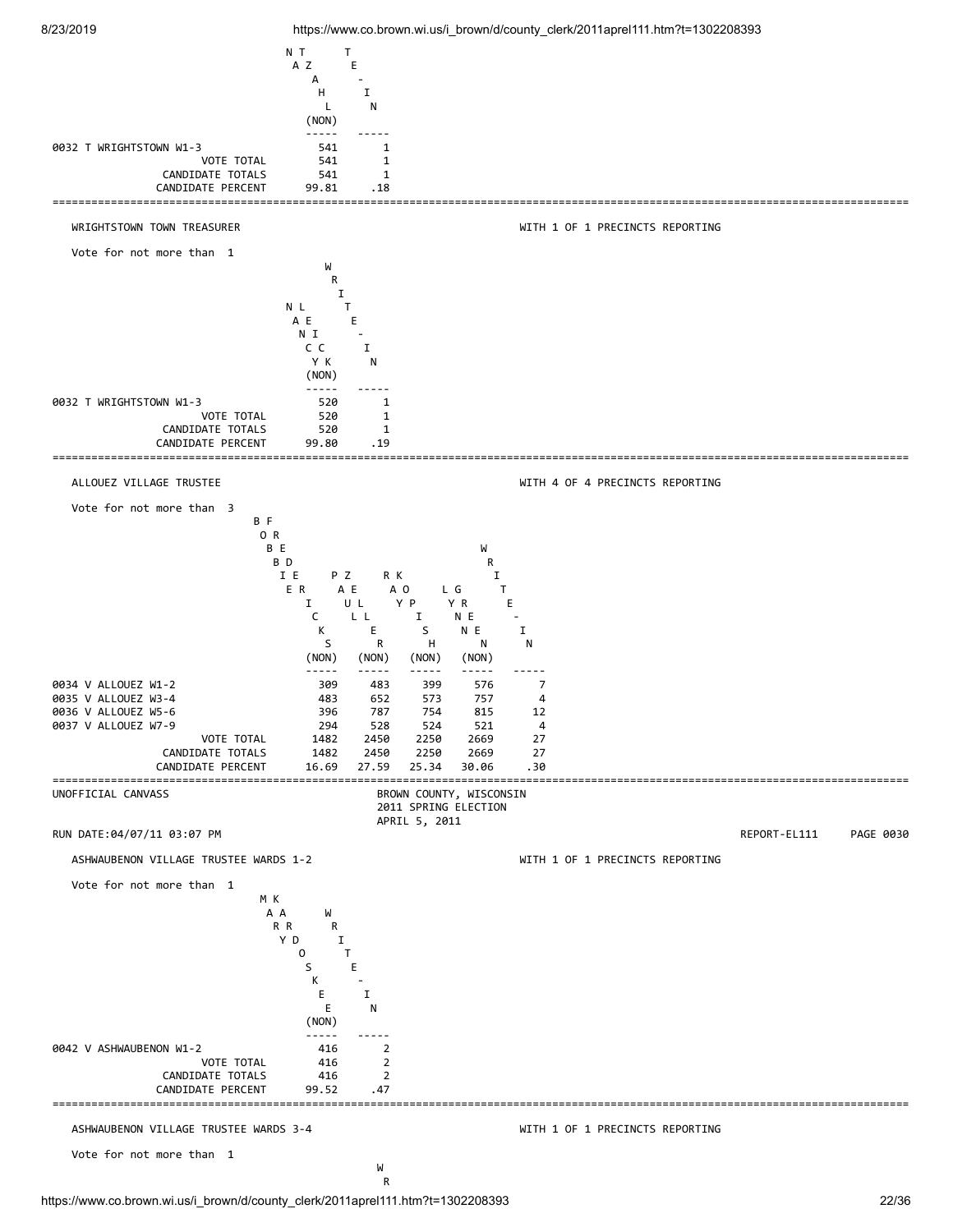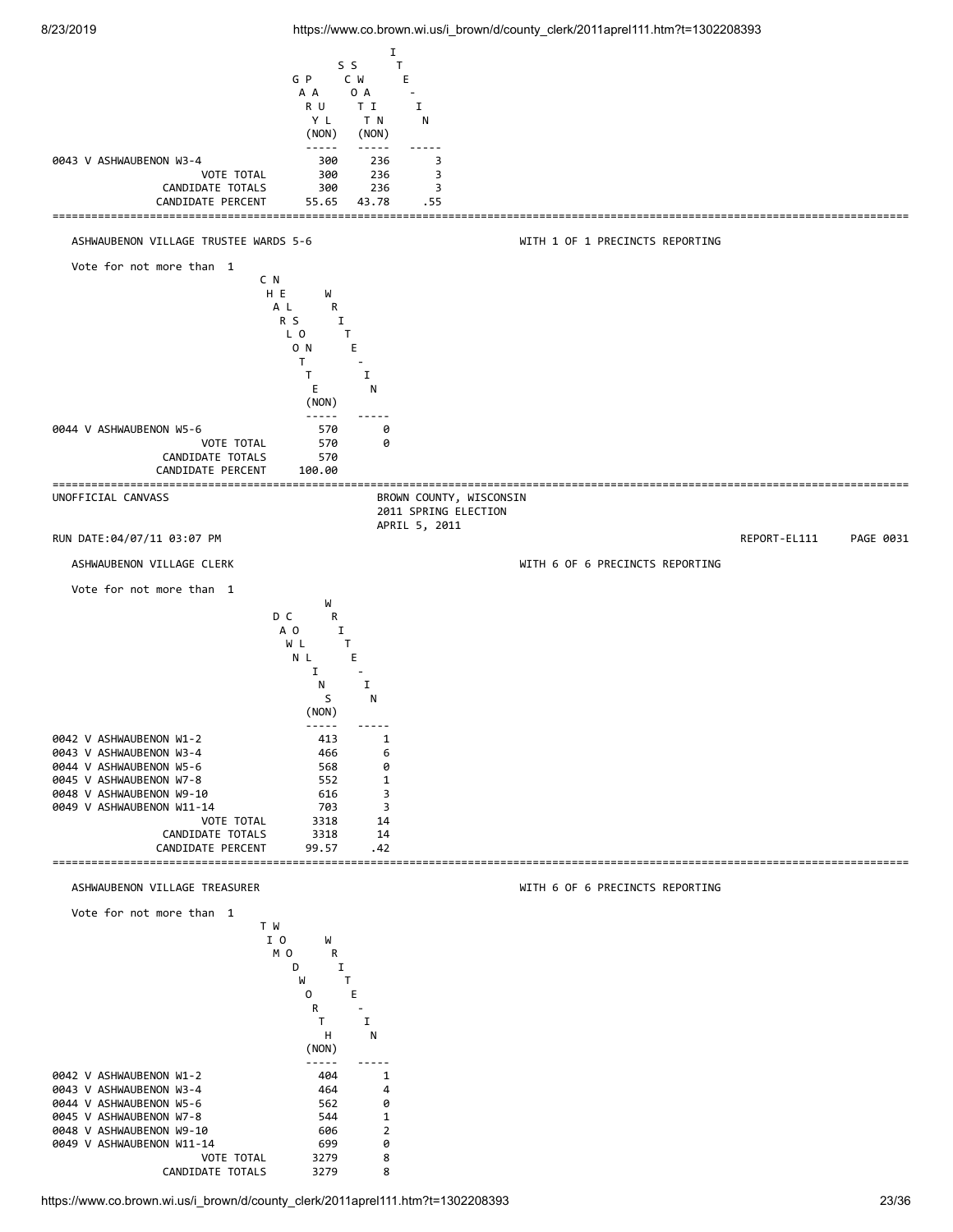![](_page_23_Figure_0.jpeg)

https://www.co.brown.wi.us/i\_brown/d/county\_clerk/2011aprel111.htm?t=1302208393 24/36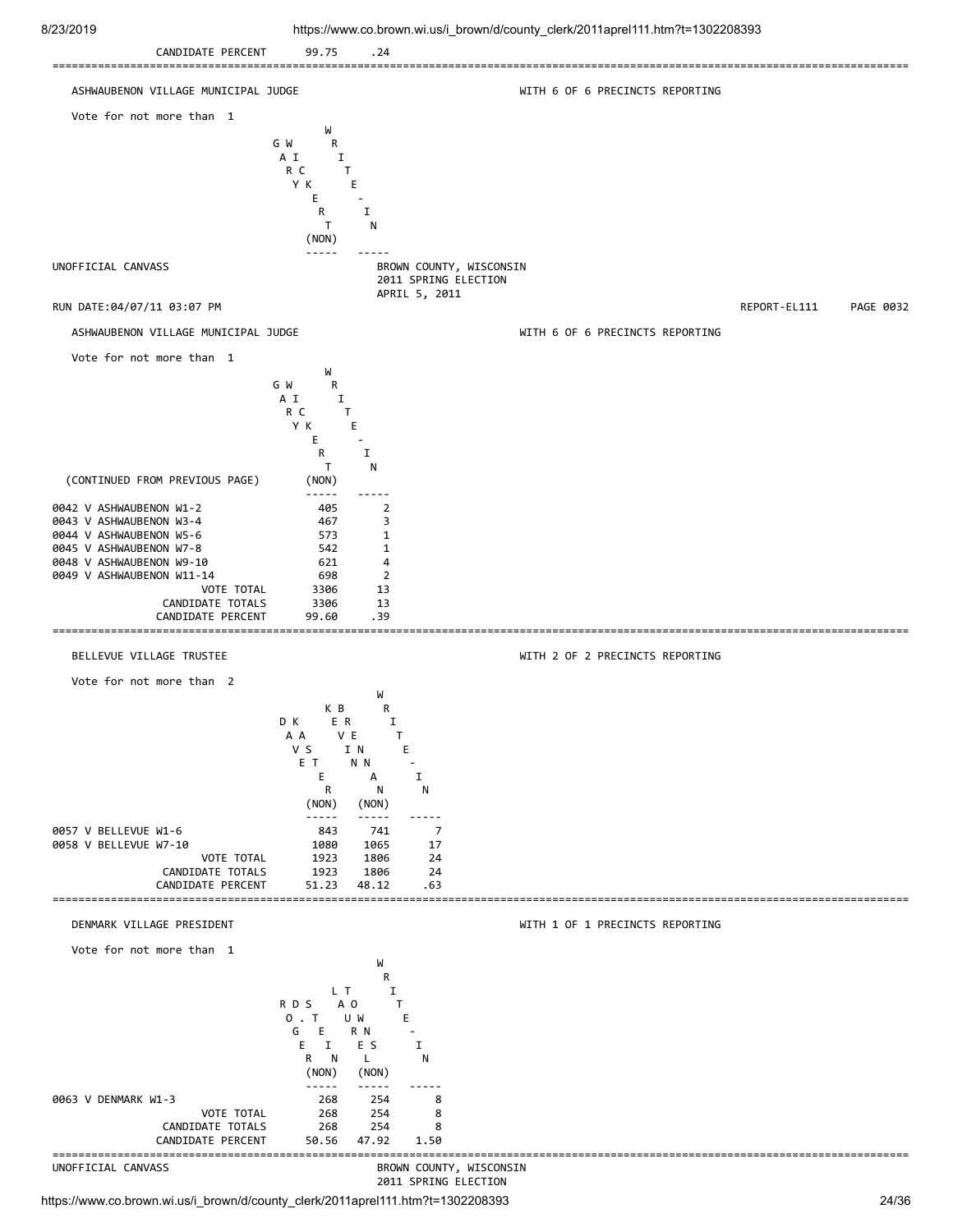![](_page_24_Figure_0.jpeg)

![](_page_24_Figure_2.jpeg)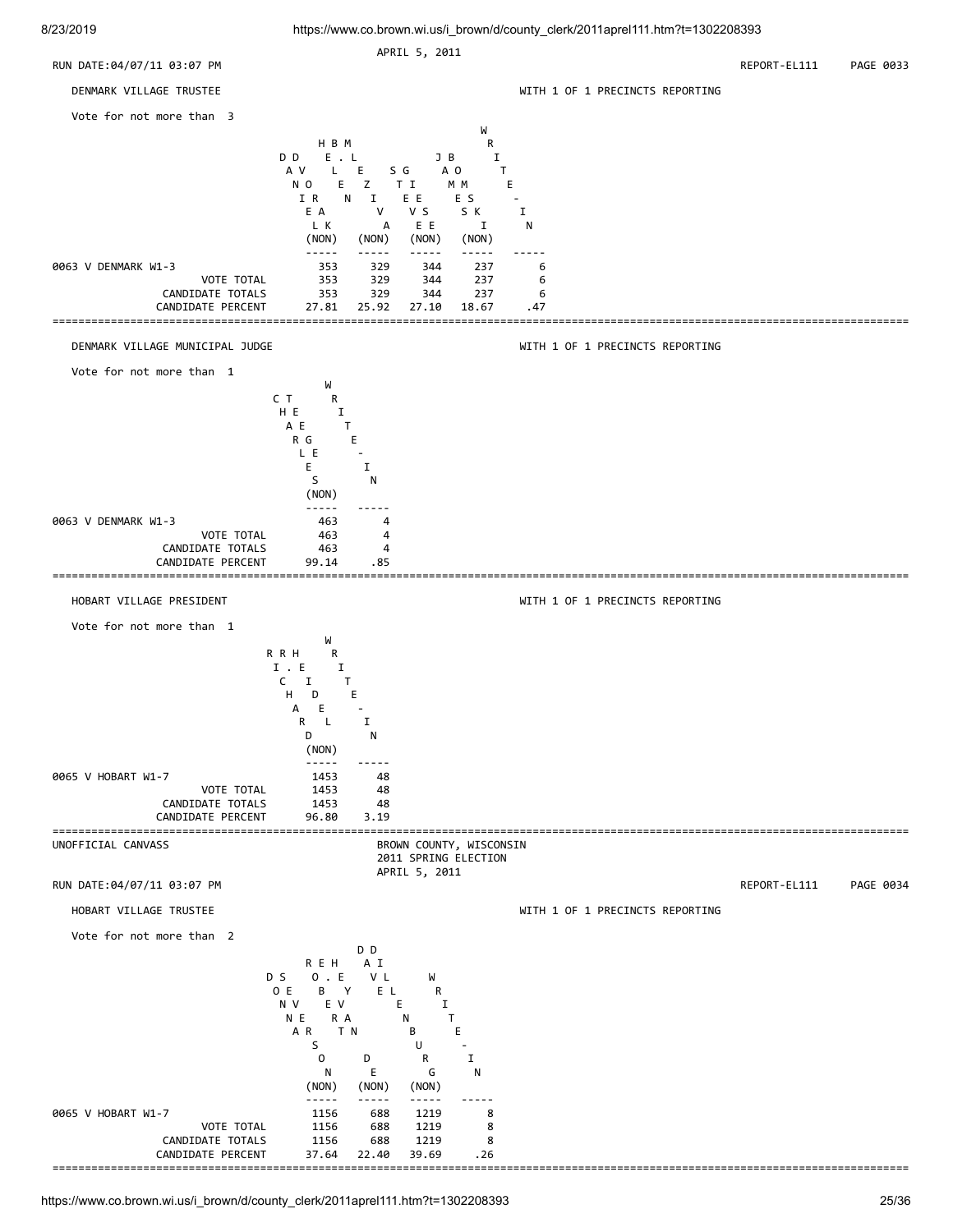| 8/23/2019                             |                                             | https://www.co.brown.wi.us/i_brown/d/county_clerk/2011aprel111.htm?t=1302208393 |           |
|---------------------------------------|---------------------------------------------|---------------------------------------------------------------------------------|-----------|
| HOWARD VILLAGE PRESIDENT              |                                             | WITH 3 OF 3 PRECINCTS REPORTING                                                 |           |
| Vote for not more than 1              |                                             |                                                                                 |           |
|                                       | W                                           |                                                                                 |           |
|                                       | R<br><b>BRI</b><br>Ι.                       |                                                                                 |           |
|                                       | U.N<br>T<br>$\mathsf{T}$                    |                                                                                 |           |
|                                       | Е<br>R<br>T M Y<br>$\overline{\phantom{a}}$ |                                                                                 |           |
|                                       | C R<br>I<br>Е<br>N                          |                                                                                 |           |
|                                       | (NON)                                       |                                                                                 |           |
| 0068 V HOWARD W1-4, 11-12             | $\frac{1}{2}$<br>$\frac{1}{2}$<br>778<br>17 |                                                                                 |           |
| 0069 V HOWARD W5-10                   | 1091<br>14                                  |                                                                                 |           |
| 0070 V HOWARD 13-16<br>VOTE TOTAL     | 25<br>1132<br>3001<br>56                    |                                                                                 |           |
| CANDIDATE TOTALS                      | 3001<br>56                                  |                                                                                 |           |
| CANDIDATE PERCENT                     | 98.16<br>1.83                               |                                                                                 |           |
| HOWARD VILLAGE TRUSTEE W1-2           |                                             | WITH 1 OF 1 PRECINCTS REPORTING                                                 |           |
| Vote for not more than 1              |                                             |                                                                                 |           |
|                                       | W<br>R B                                    |                                                                                 |           |
|                                       | R<br>0 R<br>Ι.                              |                                                                                 |           |
|                                       | N E<br>T<br>A D<br>Е                        |                                                                                 |           |
|                                       | L A<br>$\sim$                               |                                                                                 |           |
|                                       | D E<br>Ι.<br>L<br>N                         |                                                                                 |           |
|                                       | (NON)                                       |                                                                                 |           |
| 0068 V HOWARD W1-4, 11-12             | -----<br>213<br>3                           |                                                                                 |           |
| VOTE TOTAL                            | 213<br>3                                    |                                                                                 |           |
| CANDIDATE TOTALS<br>CANDIDATE PERCENT | 213<br>3<br>98.61<br>1.38                   |                                                                                 |           |
| UNOFFICIAL CANVASS                    |                                             | BROWN COUNTY, WISCONSIN                                                         |           |
|                                       | 2011 SPRING ELECTION<br>APRIL 5, 2011       |                                                                                 |           |
| RUN DATE:04/07/11 03:07 PM            |                                             | REPORT-EL111                                                                    | PAGE 0035 |
| HOWARD VILLAGE TRUSTEE W3-4           |                                             | WITH 1 OF 1 PRECINCTS REPORTING                                                 |           |
| Vote for not more than 1              |                                             |                                                                                 |           |
|                                       | W<br>J W<br>R                               |                                                                                 |           |
|                                       | I I<br>I<br>M D<br>$\mathbf \tau$           |                                                                                 |           |
|                                       | Ι.<br>Ε                                     |                                                                                 |           |
|                                       | G<br>I<br>Ε                                 |                                                                                 |           |
|                                       | R<br>N                                      |                                                                                 |           |
|                                       | (NON)<br>-----                              |                                                                                 |           |
| 0068 V HOWARD W1-4, 11-12             | 201<br>1                                    |                                                                                 |           |
| VOTE TOTAL<br>CANDIDATE TOTALS        | 201<br>1<br>201<br>1                        |                                                                                 |           |
| CANDIDATE PERCENT                     | 99.50<br>. 49                               |                                                                                 |           |
| HOWARD VILLAGE TRUSTEE W13-14         |                                             | WITH 1 OF 1 PRECINCTS REPORTING                                                 |           |
| Vote for not more than 1              |                                             |                                                                                 |           |
|                                       | W                                           |                                                                                 |           |
|                                       | D S<br>R<br>A T<br>I                        |                                                                                 |           |
|                                       | V E<br>Τ<br>E<br>I F                        |                                                                                 |           |
|                                       |                                             |                                                                                 |           |

====================================================================================================================================

HOWARD VILLAGE TRUSTEE W15-16 WITH 1 OF 1 PRECINCTS REPORTING

(NON)

VOTE TOTAL 525 7<br>PATE TOTALS 525 7

 $DF$  -E I N N

 ----- ----- 0070 V HOWARD 13-16 525 7<br>7 7 525 7 VOTE TOTAL

CANDIDATE TOTALS 525<br>CANDIDATE PERCENT 98.68 CANDIDATE PERCENT 98.68 1.31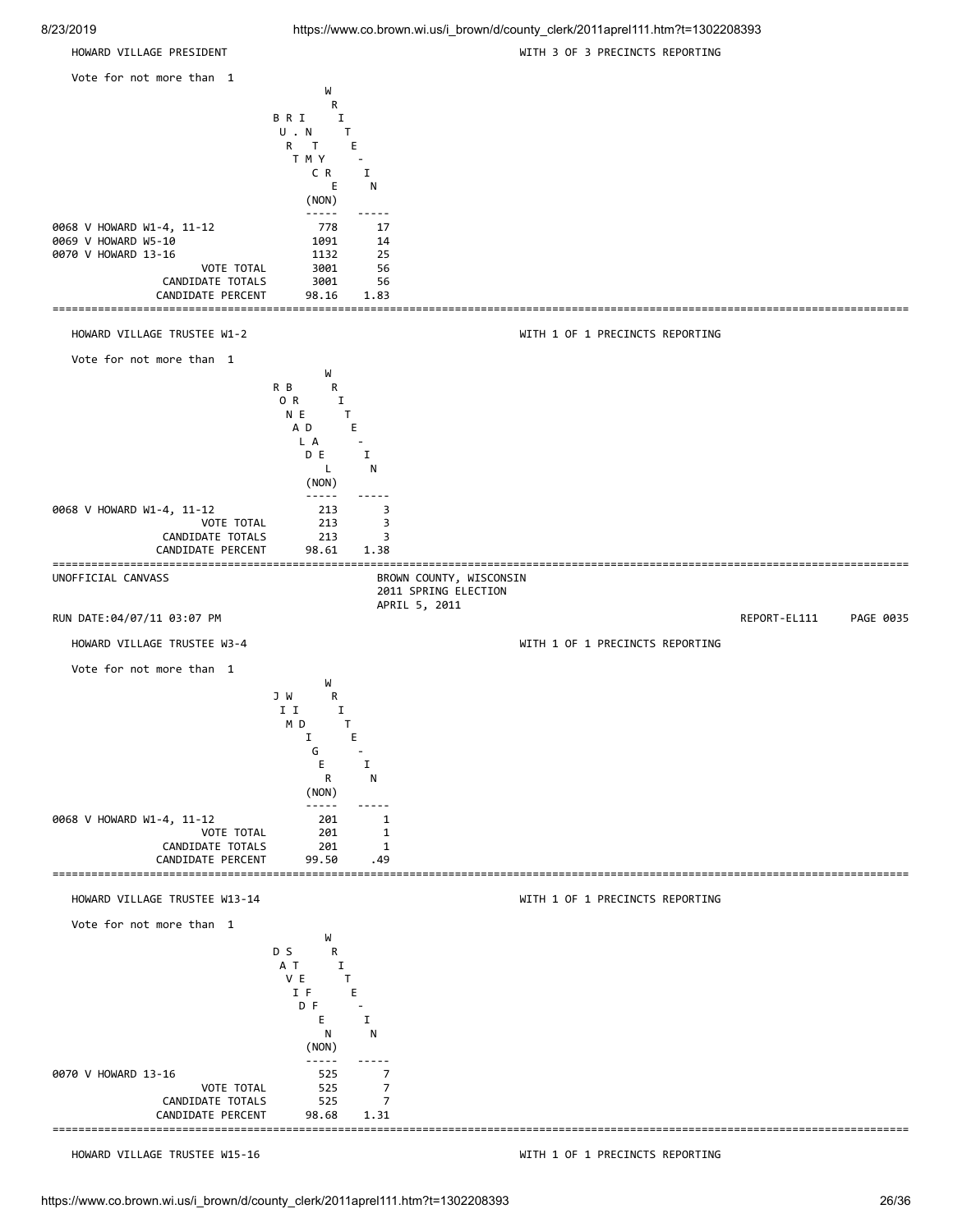![](_page_26_Figure_2.jpeg)

BROWN COUNTY, WISCONSIN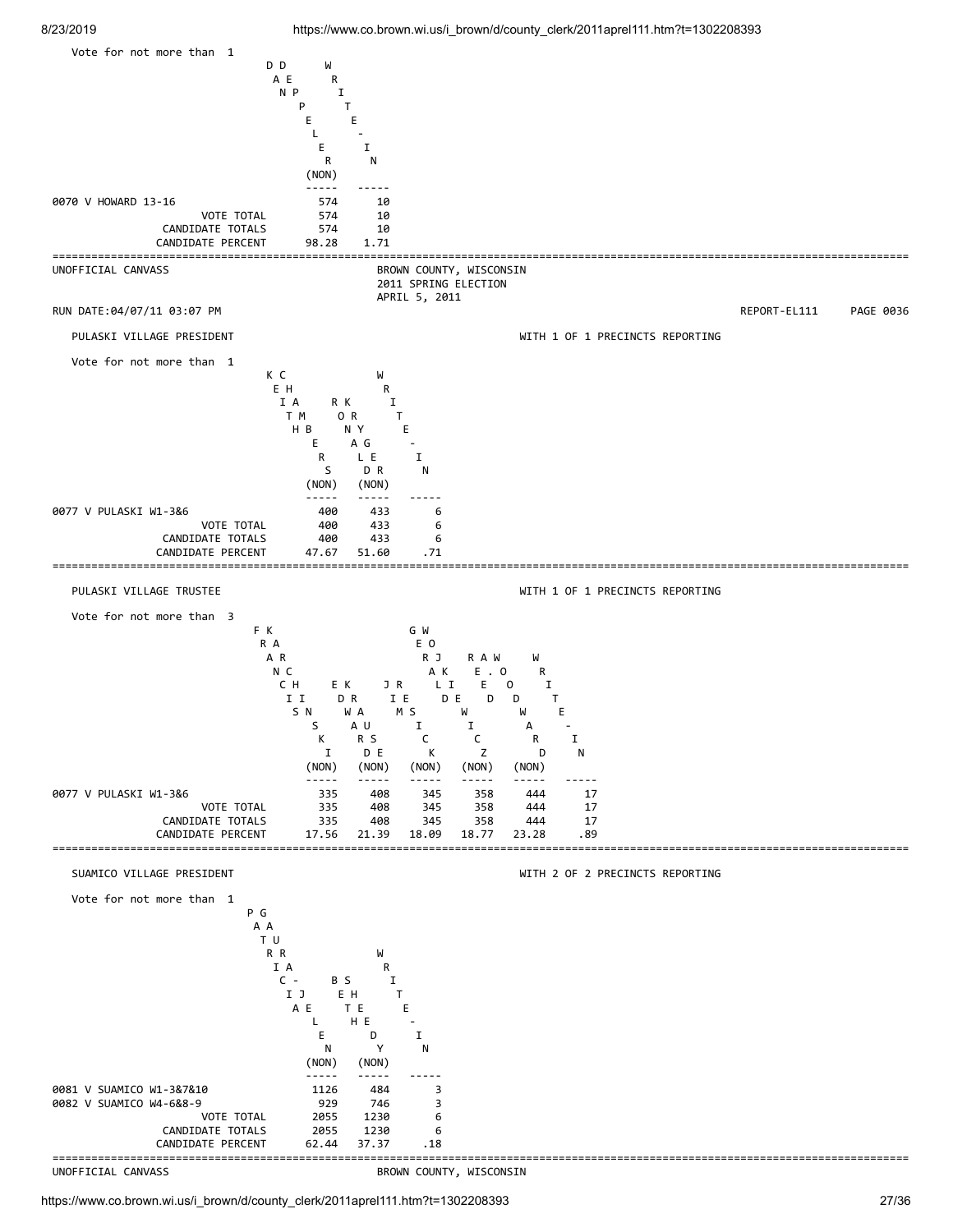![](_page_27_Figure_2.jpeg)

https://www.co.brown.wi.us/i\_brown/d/county\_clerk/2011aprel111.htm?t=1302208393 28/36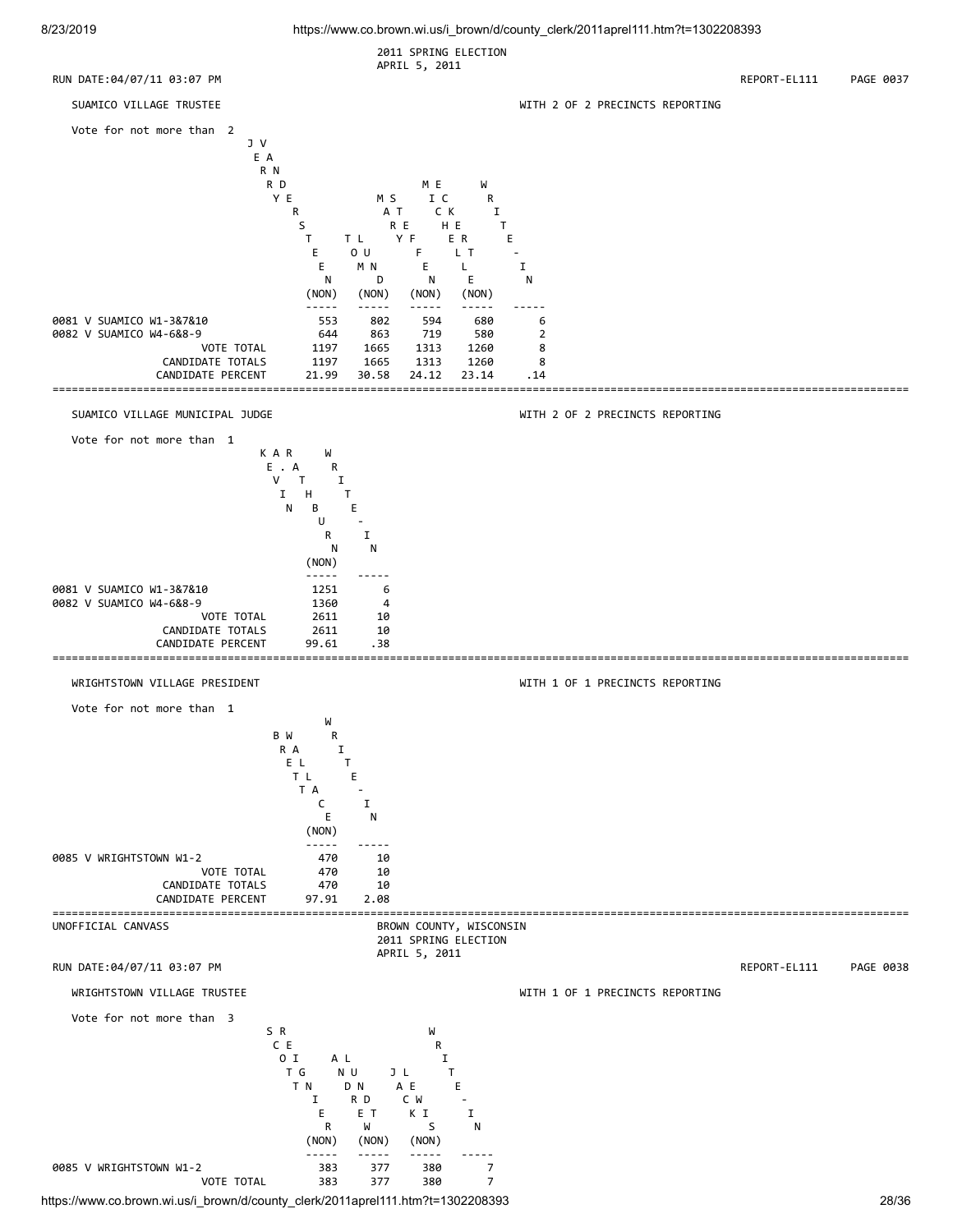![](_page_28_Figure_0.jpeg)

https://www.co.brown.wi.us/i\_brown/d/county\_clerk/2011aprel111.htm?t=1302208393 29/36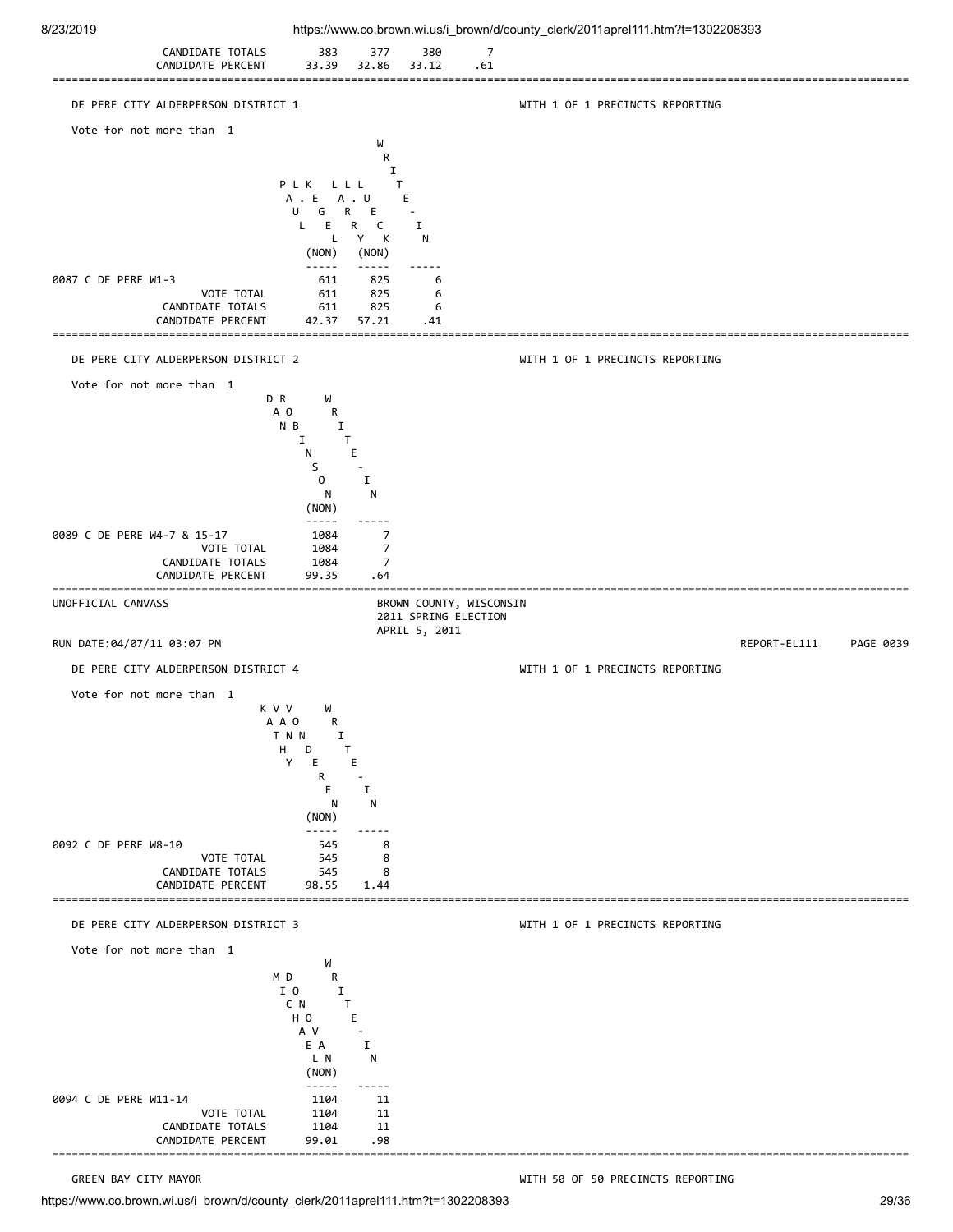Vote for not more than 1

W<sub>1</sub> P E J S R A V I C I TA MH T

|                      | ( NON ) | (NON) |                |
|----------------------|---------|-------|----------------|
|                      |         |       |                |
| 0107 C GREEN BAY W1  | 282     | 478   | 5              |
| 0109 C GREEN BAY W2  | 63      | 137   | 5              |
| 0120 C GREEN BAY W3  | 192     | 509   | 1              |
| 0140 C GREEN BAY W4  | 194     | 322   | 7              |
| 0160 C GREEN BAY W5  | 306     | 524   | 1              |
| 0180 C GREEN BAY W6  | 100     | 188   | 1              |
| 0200 C GREEN BAY W7  | 305     | 576   | ø              |
| 0202 C GREEN BAY W8  | 268     | 509   | 5              |
| 0204 C GREEN BAY W9  | 190     | 340   | $\overline{2}$ |
| 0206 C GREEN BAY W10 | 262     | 429   | 3              |
| 0208 C GREEN BAY W11 | 142     | 240   | $\overline{2}$ |
| UNOFFICIAL CANVASS   |         |       | BROWN COUNT    |

R N M E I S I - C T I K T N (NON) (NON) BROWN COUNTY, WISCONSIN 2011 SPRING ELECTION APRIL 5, 2011

RUN DATE:04/07/11 03:07 PM **REPORT-EL111** PAGE 0040

GREEN BAY CITY MAYOR WITH 50 OF 50 PRECINCTS REPORTING

Vote for not more than 1

|                                |                                                                                 | W                                                                              |                                 |
|--------------------------------|---------------------------------------------------------------------------------|--------------------------------------------------------------------------------|---------------------------------|
|                                | P E<br>J S                                                                      | R                                                                              |                                 |
|                                | A V<br>I C                                                                      | Ι.                                                                             |                                 |
|                                | T A                                                                             | M H<br>$\mathsf T$                                                             |                                 |
|                                | R N                                                                             | М                                                                              | E                               |
|                                | I S                                                                             | Ι.                                                                             | $\blacksquare$                  |
|                                | C                                                                               | T.                                                                             | I                               |
|                                | К                                                                               | $\mathsf{T}$                                                                   | N                               |
| (CONTINUED FROM PREVIOUS PAGE) | (NON)<br>$\sim$ $\sim$ $\sim$ $\sim$ $\sim$                                     | (NON)<br>$\begin{array}{cccccccccc} \dots & \dots & \dots & \dots \end{array}$ |                                 |
|                                |                                                                                 |                                                                                | $- - - - - -$<br>$\overline{2}$ |
| 0210 C GREEN BAY W12           | 121                                                                             | 168                                                                            |                                 |
| 0212 C GREEN BAY W13           | 144<br>213<br>215                                                               | 211                                                                            | 2                               |
| 0214 C GREEN BAY W14           |                                                                                 | 254                                                                            | 0                               |
| 0216 C GREEN BAY W15           |                                                                                 | 328                                                                            | 5                               |
| 0218 C GREEN BAY W16           | 146                                                                             | 433                                                                            | 10                              |
| 0220 C GREEN BAY W17           | 87                                                                              | 186                                                                            | 0                               |
| 0222 C GREEN BAY W18           | $\begin{array}{c} 72 \\ 92 \end{array}$                                         | 117                                                                            | 5                               |
| 0224 C GREEN BAY W19           |                                                                                 | 90                                                                             | $\overline{2}$                  |
| 0226 C GREEN BAY W20           | 127                                                                             | 184                                                                            | 3                               |
| 0228 C GREEN BAY W21           | 169                                                                             | 265                                                                            | 2                               |
| 0230 C GREEN BAY W22           | 81                                                                              | 168                                                                            | 0                               |
| 0232 C GREEN BAY W23           | 134                                                                             | 174                                                                            | 1                               |
| 0234 C GREEN BAY W24           | 120                                                                             | 158                                                                            | 0                               |
| 0236 C GREEN BAY W25           | 97                                                                              | 106                                                                            | 3                               |
| 0238 C GREEN BAY W26           | 75                                                                              | 104                                                                            | 2                               |
| 0240 C GREEN BAY W27           |                                                                                 | 166                                                                            | 6                               |
| 0242 C GREEN BAY W28           | 145<br>333                                                                      | 388                                                                            | 3                               |
| 0244 C GREEN BAY W29           | 210                                                                             | 246                                                                            | 6                               |
| 0246 C GREEN BAY W30           | 248                                                                             | 354                                                                            | 11                              |
|                                |                                                                                 |                                                                                |                                 |
| 0248 C GREEN BAY W31           | 114                                                                             | 137                                                                            | 1                               |
| 0250 C GREEN BAY W32           | 328                                                                             | 399                                                                            | 6                               |
| 0252 C GREEN BAY W33           | 323                                                                             | 410                                                                            | 4                               |
| 0254 C GREEN BAY W34           | 186                                                                             | 241                                                                            | 1                               |
| 0256 C GREEN BAY W35           | 176                                                                             | 179                                                                            | 2                               |
| 0258 C GREEN BAY W36           | 108                                                                             | 142                                                                            | $\mathbf 1$                     |
| 0260 C GREEN BAY W37           | 171                                                                             | 152                                                                            | 5                               |
| 0262 C GREEN BAY W38           | 230                                                                             | 248                                                                            | 6                               |
| 0264 C GREEN BAY W39           | 134                                                                             | 164                                                                            | $\overline{2}$                  |
| 0266 C GREEN BAY W40           | 143                                                                             | 158                                                                            | 2                               |
| 0268 C GREEN BAY W41           | 263                                                                             | 220                                                                            | $\overline{2}$                  |
| 0270 C GREEN BAY W42           | 233                                                                             | 380                                                                            | $\overline{2}$                  |
| 0272 C GREEN BAY W43           | 241                                                                             | 426                                                                            | 4                               |
| 0274 C GREEN BAY W44           |                                                                                 | 344                                                                            | 3                               |
| 0276 C GREEN BAY W45           | 225<br>216                                                                      | 302                                                                            | 3                               |
|                                |                                                                                 | 456                                                                            |                                 |
| 0278 C GREEN BAY W46           | 236                                                                             |                                                                                | 1                               |
| 0280 C GREEN BAY W47           |                                                                                 | 205                                                                            | 1                               |
| 0282 C GREEN BAY W48           | $\begin{array}{r} 256 \\ 120 \\ 248 \\ 208 \\ 2 \\ 9038 \\ 9038 \\ \end{array}$ | 552                                                                            | 0                               |
| 0284 C GREEN BAY W49           |                                                                                 | 440                                                                            | 1                               |
| 0286 C GREEN BAY W50           |                                                                                 | 9                                                                              | 0                               |
| VOTE TOTAL                     |                                                                                 | 13916                                                                          | 142                             |
| CANDIDATE TOTALS               |                                                                                 | 13916                                                                          | 142                             |
| CANDIDATE PERCENT              | 39.13                                                                           | 60.25                                                                          | .61                             |
|                                |                                                                                 |                                                                                |                                 |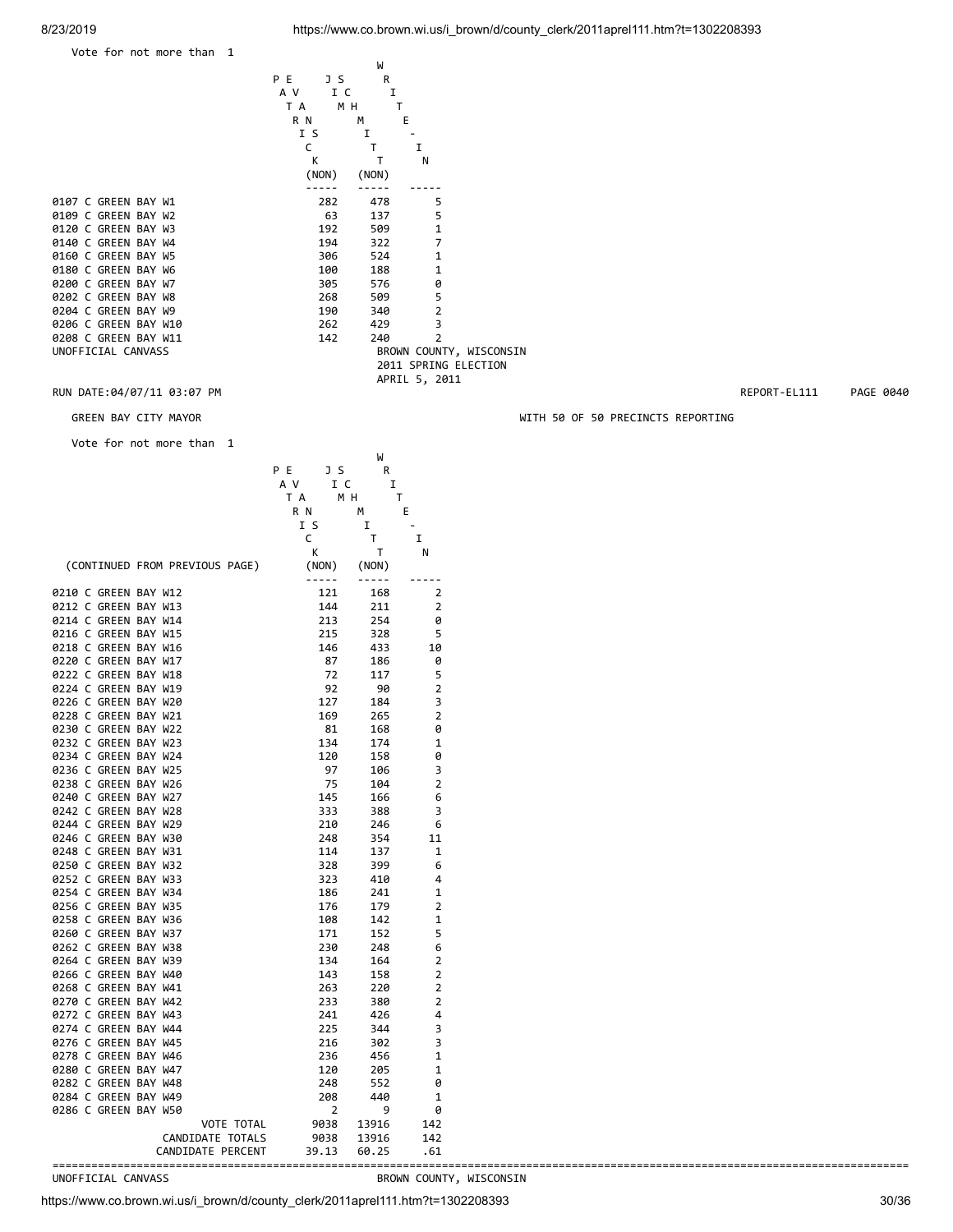2011 SPRING ELECTION APRIL 5, 2011

RUN DATE:04/07/11 03:07 PM **REPORT-EL111** PAGE 0041

![](_page_30_Figure_4.jpeg)

![](_page_30_Figure_5.jpeg)

### BRILLION PUBLIC SCHOOLS SCH BD MEM WITH 2 OF 2 PRECINCTS REPORTING

![](_page_30_Figure_7.jpeg)

![](_page_30_Figure_8.jpeg)

where the contract of the contract of the contract of the contract of the contract of the contract of the contract of the contract of the contract of the contract of the contract of the contract of the contract of the cont **R R** PL I A A T U R E  $\overline{\phantom{a}}$  and  $\overline{\phantom{a}}$  and  $\overline{\phantom{a}}$  and  $\overline{\phantom{a}}$  and  $\overline{\phantom{a}}$  and  $\overline{\phantom{a}}$  and  $\overline{\phantom{a}}$  and  $\overline{\phantom{a}}$  and  $\overline{\phantom{a}}$  and  $\overline{\phantom{a}}$  and  $\overline{\phantom{a}}$  and  $\overline{\phantom{a}}$  and  $\overline{\phantom{a}}$  and  $\overline{\phantom{a}}$  a A E I N N (CONTINUED FROM PREVIOUS PAGE) (NON) ----- ----- 0003 T GLENMORE W1-2 261 261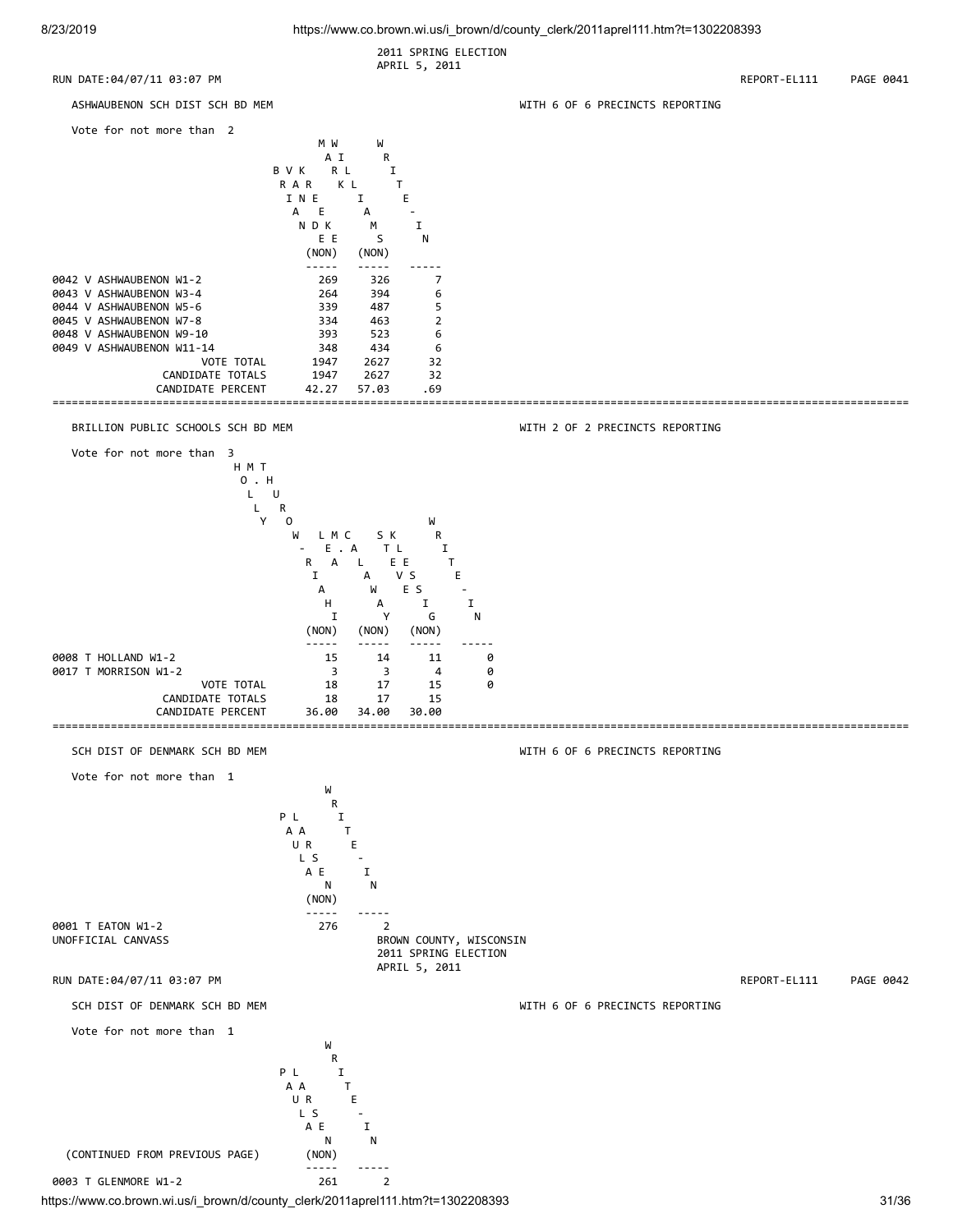![](_page_31_Figure_0.jpeg)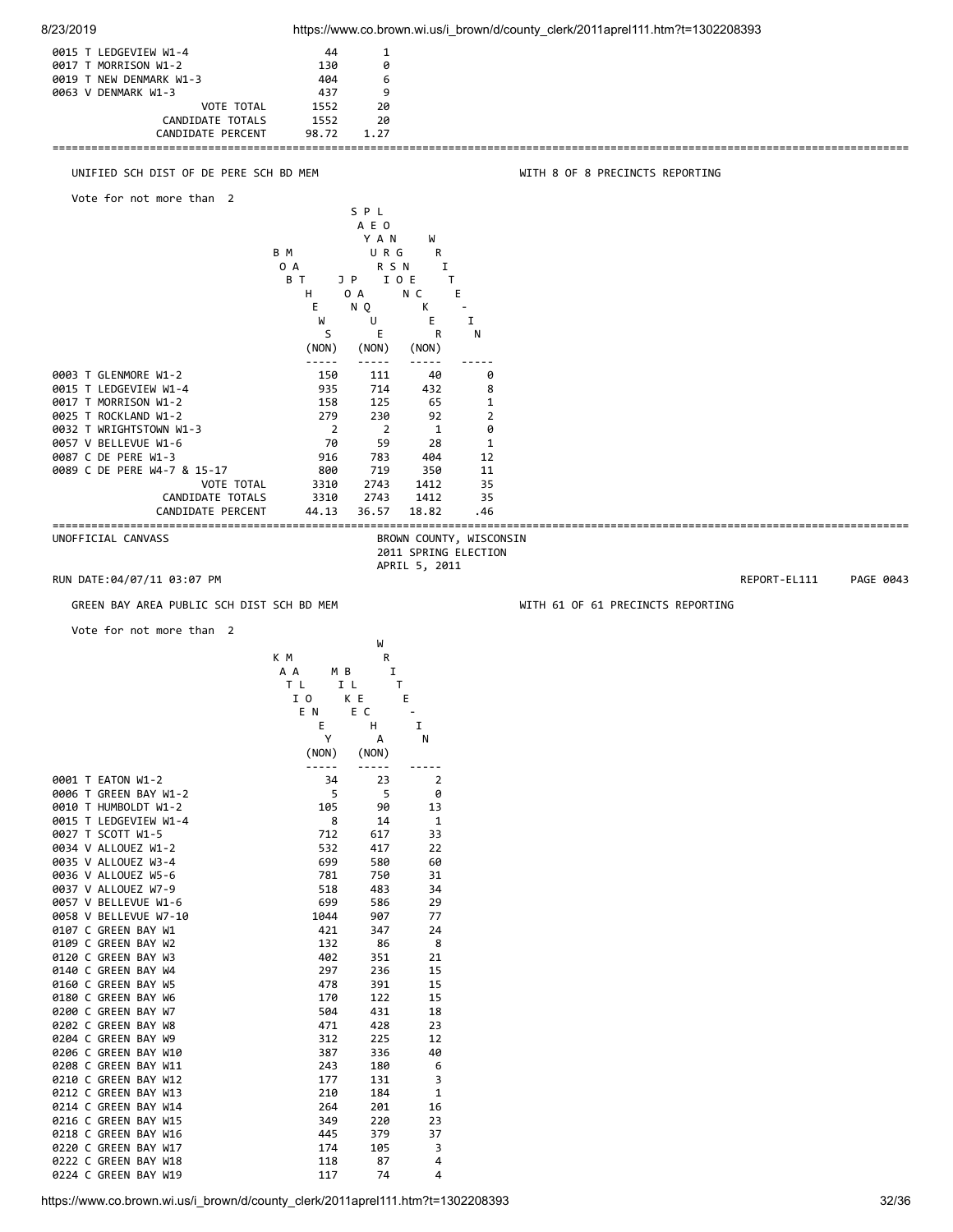| 0226 C GREEN BAY W20        | 196 | 130 |                         |              |           |
|-----------------------------|-----|-----|-------------------------|--------------|-----------|
| 0228 C GREEN BAY W21        | 258 | 215 | 12                      |              |           |
| 0230 C GREEN BAY W22        | 150 | 118 | 9                       |              |           |
| 0232 C GREEN BAY W23        | 199 | 117 |                         |              |           |
| 0234 C GREEN BAY W24        | 165 | 116 |                         |              |           |
| 0236 C GREEN BAY W25        | 138 | 68  |                         |              |           |
| 0238 C GREEN BAY W26        | 108 | 74  | 8                       |              |           |
| 0240 C GREEN BAY W27        | 184 | 156 | 12                      |              |           |
| 0242 C GREEN BAY W28        | 443 | 317 | 16                      |              |           |
| 0244 C GREEN BAY W29        | 297 | 190 | 13                      |              |           |
| 0246 C GREEN BAY W30        | 358 | 251 | 42                      |              |           |
| 0248 C GREEN BAY W31        | 151 | 98  |                         |              |           |
| 0250 C GREEN BAY W32        | 445 | 330 | 29                      |              |           |
| 0252 C GREEN BAY W33        | 457 | 358 | 14                      |              |           |
| 0254 C GREEN BAY W34        | 266 | 216 | 4                       |              |           |
| 0256 C GREEN BAY W35        | 220 | 152 | 6                       |              |           |
| 0258 C GREEN BAY W36        | 150 | 112 |                         |              |           |
| 0260 C GREEN BAY W37        | 200 | 133 | 13                      |              |           |
| 0262 C GREEN BAY W38        | 282 | 236 | 18                      |              |           |
| UNOFFICIAL CANVASS          |     |     | BROWN COUNTY, WISCONSIN |              |           |
|                             |     |     | 2011 SPRING ELECTION    |              |           |
|                             |     |     | APRIL 5, 2011           |              |           |
| RUN DATE: 04/07/11 03:07 PM |     |     |                         | REPORT-EL111 | PAGE 0044 |

### GREEN BAY AREA PUBLIC SCH DIST SCH BD MEM WITH 61 OF 61 PRECINCTS REPORTING

Vote for not more than 2

|                                |            | W     |      |
|--------------------------------|------------|-------|------|
|                                | K M        | R     |      |
|                                | A A<br>M B | I     |      |
|                                | T L        | I L   |      |
|                                | I 0        | K E   | Ε    |
|                                | E N        | E C   |      |
|                                | Е          | Н     | I    |
|                                | Υ          | А     | N    |
| (CONTINUED FROM PREVIOUS PAGE) | (NON)      | (NON) |      |
|                                |            |       |      |
| 0264 C GREEN BAY W39           | 182        | 136   | 7    |
| 0266 C GREEN BAY W40           | 208        | 161   | 10   |
| 0268 C GREEN BAY W41           | 294        | 227   | 10   |
| 0270 C GREEN BAY W42           | 388        | 300   | 21   |
| 0272 C GREEN BAY W43           | 406        | 361   | 24   |
| 0274 C GREEN BAY W44           | 336        | 286   | 17   |
| 0276 C GREEN BAY W45           | 301        | 214   | 19   |
| 0278 C GREEN BAY W46           | 387        | 338   | 45   |
| 0280 C GREEN BAY W47           | 195        | 132   | 11   |
| 0282 C GREEN BAY W48           | 453        | 382   | 37   |
| 0284 C GREEN BAY W49           | 367        | 354   | 23   |
| 0286 C GREEN BAY W50           | 4          | 8     | 0    |
| <b>VOTE TOTAL</b>              |            | 15272 |      |
| CANDIDATE TOTALS               | 18996      |       | 1039 |
|                                | 18996      | 15272 | 1039 |
| CANDIDATE PERCENT              | 53.80      | 43.25 | 2.94 |

## HOWARD-SUAMICO SCH DIST SCH BD MEM V HOWARD REP WITH 6 OF 6 PRECINCTS REPORTING

### Vote for not more than 3 J A W E N R F D M A I FE PA AS T R EP RH E S TP KL - O E E I N R Y N (NON) (NON) (NON) ----- ----- ----- ----- 0022 T PITTSFIELD W1-4 0 0 0 0 0068 V HOWARD W1-4, 11-12 576 487 557 5 0069 V HOWARD W5-10 806 657 750 13 0070 V HOWARD 13-16 864 711 805 25 0081 V SUAMICO W1-3&7&10 837 750 845<br>0082 V SUAMICO W4-6&8-9 926 771 890 0082 V SUAMICO W4-6&8-9 926 771 890 4 VOTE TOTAL 4009<br>DATE TOTALS 4009 CANDIDATE TOTALS 4009 3376 3847 63 CANDIDATE PERCENT 35.49 29.88 34.05 .55 ==================================================================================================================================== BROWN COUNTY, WISCONSIN 2011 SPRING ELECTION APRIL 5, 2011

RUN DATE:04/07/11 03:07 PM REPORT-EL111 PAGE 0045

HOWARD-SUAMICO SCH DIST SCH BD MEM V SUAMICO REP WITH 6 OF 6 PRECINCTS REPORTING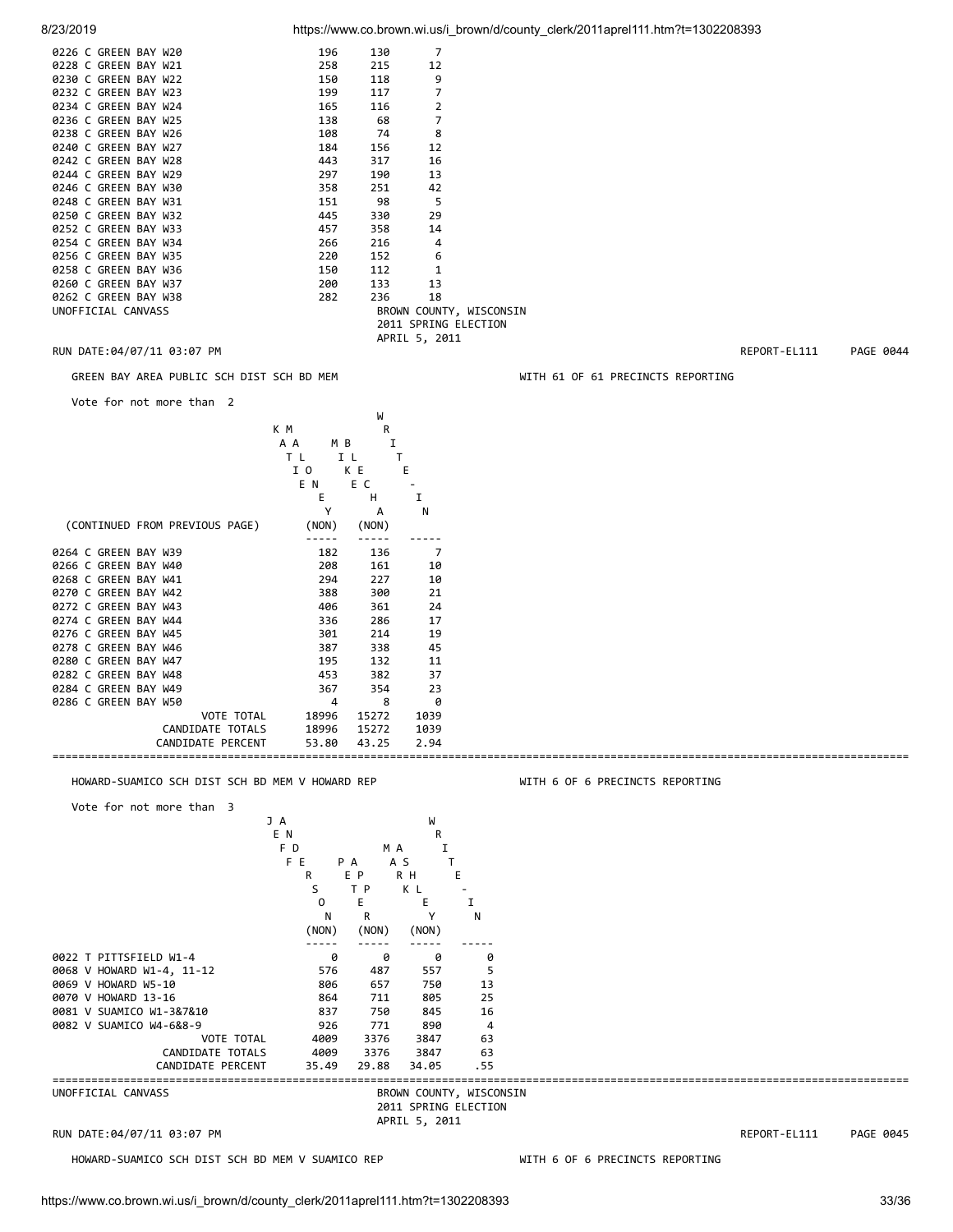![](_page_33_Figure_2.jpeg)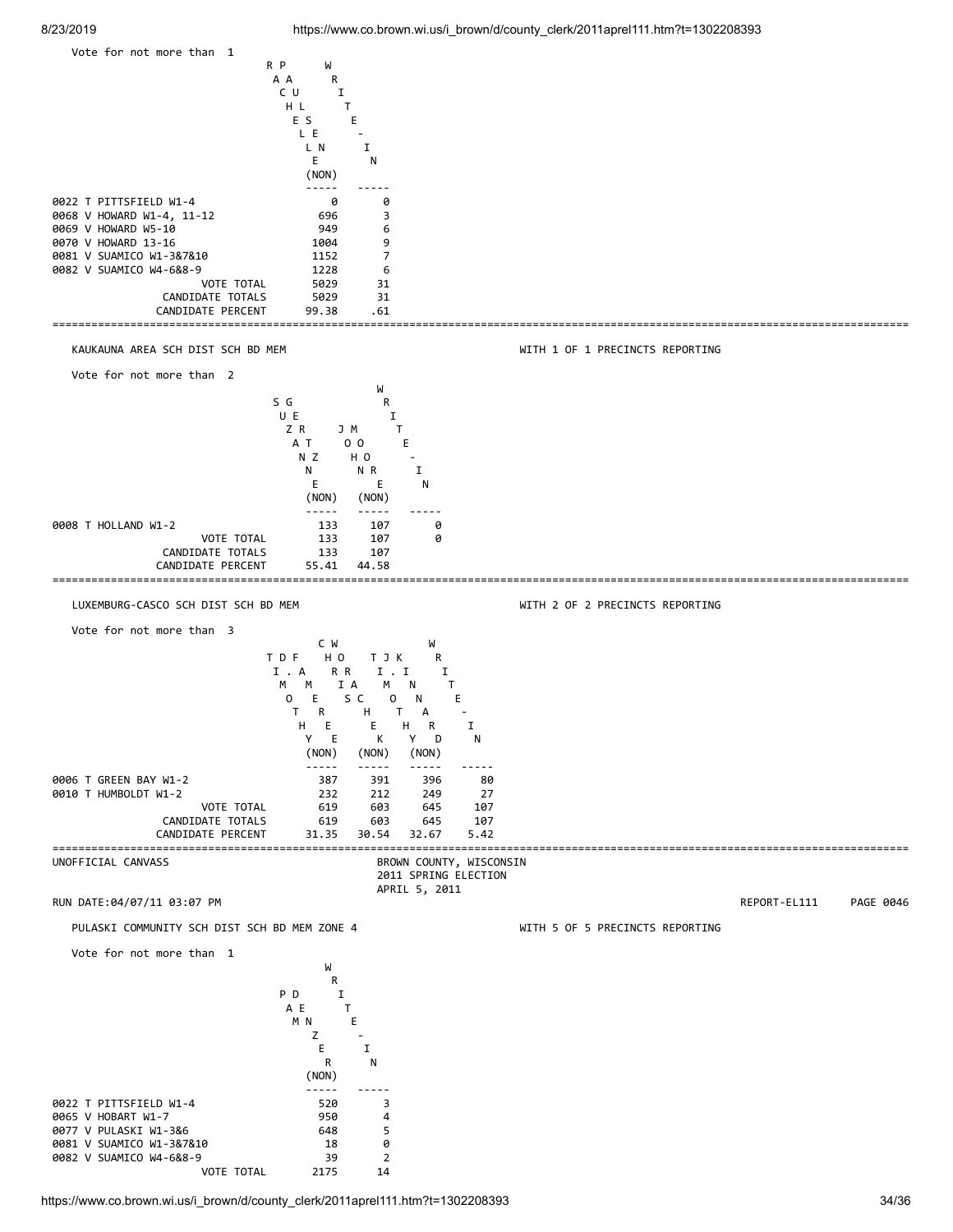| 8/23/2019                                                                                                                                                                                                                                   |                                                                                                                                                                                                                                                                          |                                                                                                 | https://www.co.brown.wi.us/i_brown/d/county_clerk/2011aprel111.htm?t=1302208393 |                                  |
|---------------------------------------------------------------------------------------------------------------------------------------------------------------------------------------------------------------------------------------------|--------------------------------------------------------------------------------------------------------------------------------------------------------------------------------------------------------------------------------------------------------------------------|-------------------------------------------------------------------------------------------------|---------------------------------------------------------------------------------|----------------------------------|
| CANDIDATE TOTALS<br>CANDIDATE PERCENT                                                                                                                                                                                                       | 2175<br>14<br>99.36<br>.63                                                                                                                                                                                                                                               |                                                                                                 |                                                                                 |                                  |
| PULASKI COMMUNITY SCH DIST SCH BD MEM ZONE 6                                                                                                                                                                                                |                                                                                                                                                                                                                                                                          |                                                                                                 | WITH 5 OF 5 PRECINCTS REPORTING                                                 |                                  |
| Vote for not more than 1                                                                                                                                                                                                                    | C V<br>H A<br>R N<br>I D<br>S E<br>W<br>T N<br>R<br>D S H<br>IH<br>Ι.<br>O T I<br>N O<br>N R L<br>E U<br>SOL<br>T<br>I N<br>Е                                                                                                                                            | T.<br>Ε.<br>Ι.                                                                                  |                                                                                 |                                  |
| 0022 T PITTSFIELD W1-4<br>0065 V HOBART W1-7<br>0077 V PULASKI W1-3&6                                                                                                                                                                       | A G<br>N<br>(NON)<br>(NON)<br>$\omega = \omega = \omega$<br>$- - - - -$<br>176<br>390<br>304<br>836<br>226<br>477                                                                                                                                                        | N<br>1<br>5<br>4                                                                                |                                                                                 |                                  |
| 0081 V SUAMICO W1-3&7&10<br>0082 V SUAMICO W4-6&8-9<br>VOTE TOTAL<br>CANDIDATE TOTALS<br>CANDIDATE PERCENT                                                                                                                                  | 5<br>17<br>13<br>29<br>724<br>1749<br>724<br>1749<br>29.15<br>70.43                                                                                                                                                                                                      | 0<br>0<br>10<br>10<br>.40                                                                       |                                                                                 |                                  |
| UNOFFICIAL CANVASS                                                                                                                                                                                                                          |                                                                                                                                                                                                                                                                          | BROWN COUNTY, WISCONSIN<br>2011 SPRING ELECTION                                                 |                                                                                 |                                  |
| RUN DATE:04/07/11 03:07 PM                                                                                                                                                                                                                  |                                                                                                                                                                                                                                                                          | APRIL 5, 2011                                                                                   |                                                                                 | PAGE 0047<br>REPORT-EL111        |
| REEDSVILLE SCH DIST SCH BD MEM                                                                                                                                                                                                              |                                                                                                                                                                                                                                                                          |                                                                                                 | WITH 1 OF 1 PRECINCTS REPORTING                                                 |                                  |
| 0017 T MORRISON W1-2<br>VOTE TOTAL<br>CANDIDATE TOTALS<br>CANDIDATE PERCENT                                                                                                                                                                 | 0 . A<br>W<br>R<br>D<br>v<br>A W M<br>Ι.<br>$\Box$<br>А<br>N . A<br>N<br>E.<br>D<br>А<br>R<br>U<br>R<br>Е<br>$\top$<br>G<br>W<br>Z<br>н<br>(NON)<br>(NON)<br>-----<br>208<br>159<br>208<br>159<br>208<br>159<br>56.67<br>43.32                                           | T<br>E.<br>Ι.<br>N<br>0<br>0                                                                    |                                                                                 |                                  |
| SCH DIST OF WEST DE PERE SCH BD MEM                                                                                                                                                                                                         |                                                                                                                                                                                                                                                                          |                                                                                                 | WITH 5 OF 5 PRECINCTS REPORTING                                                 |                                  |
| Vote for not more than 2<br>0012 T LAWRENCE W1-3<br>0049 V ASHWAUBENON W11-14<br>0065 V HOBART W1-7<br>0092 C DE PERE W8-10<br>0094 C DE PERE W11-14<br>VOTE TOTAL<br>CANDIDATE TOTALS<br>CANDIDATE PERCENT<br>============================ | W<br>JPB<br>P P<br>R<br>0 A E<br>A E<br>Ι.<br>SUR<br>TE.<br>ELG<br>R T<br>P.<br>I E<br>N<br>H<br>E<br>C R<br>K S<br>R<br>(NON)<br>(NON)<br>-----<br>600<br>651<br>122<br>135<br>329<br>313<br>374<br>436<br>823<br>859<br>2232<br>2410<br>2232<br>2410<br>47.81<br>51.62 | T.<br>E.<br>I<br>N<br>9<br>1<br>2<br>5<br>9<br>26<br>26<br>. 55<br>---------------------------- |                                                                                 | ================================ |
| WRIGHTSTOWN COMMUNITY SCH DIST SCH BD MEM                                                                                                                                                                                                   |                                                                                                                                                                                                                                                                          |                                                                                                 | WITH 6 OF 6 PRECINCTS REPORTING                                                 |                                  |
| Vote for not more than 3                                                                                                                                                                                                                    | J G<br>E L<br>N O<br>C G<br>J W<br>ND<br>A R                                                                                                                                                                                                                             | D C<br>A L<br>MDB<br>N A                                                                        | L M E<br>W<br>E O R<br>R<br>SRI<br>I                                            |                                  |